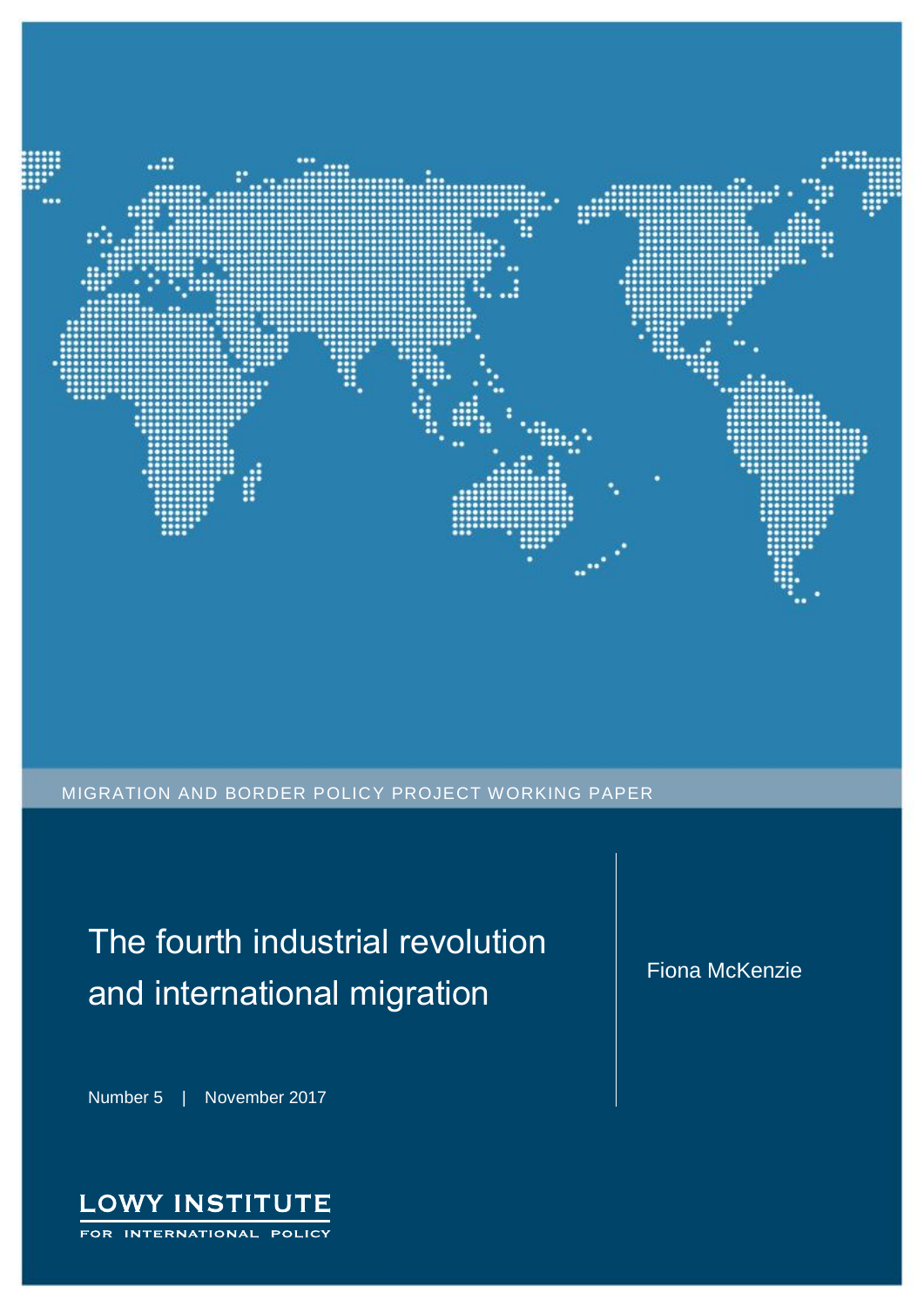The Lowy Institute for International Policy is an independent policy think tank. Its mandate ranges across all the dimensions of international policy debate in Australia — economic, political and strategic — and it is not limited to a particular geographic region. Its two core tasks are to:

- produce distinctive research and fresh policy options for Australia's international policy and to contribute to the wider international debate
- promote discussion of Australia's role in the world by providing an accessible and high-quality forum for discussion of Australian international relations through debates, seminars, lectures, dialogues and conferences.

This working paper series is part of the Lowy Institute's Migration and Border Policy Project, which aims to produce independent research and analysis on the challenges and opportunities raised by the movement of people and goods across Australia's borders. The Project is supported by the Australian Government's Department of Immigration and Border Protection.

The views expressed in this working paper are entirely the author's own and not those of the Lowy Institute for International Policy or the Department of Immigration and Border Protection.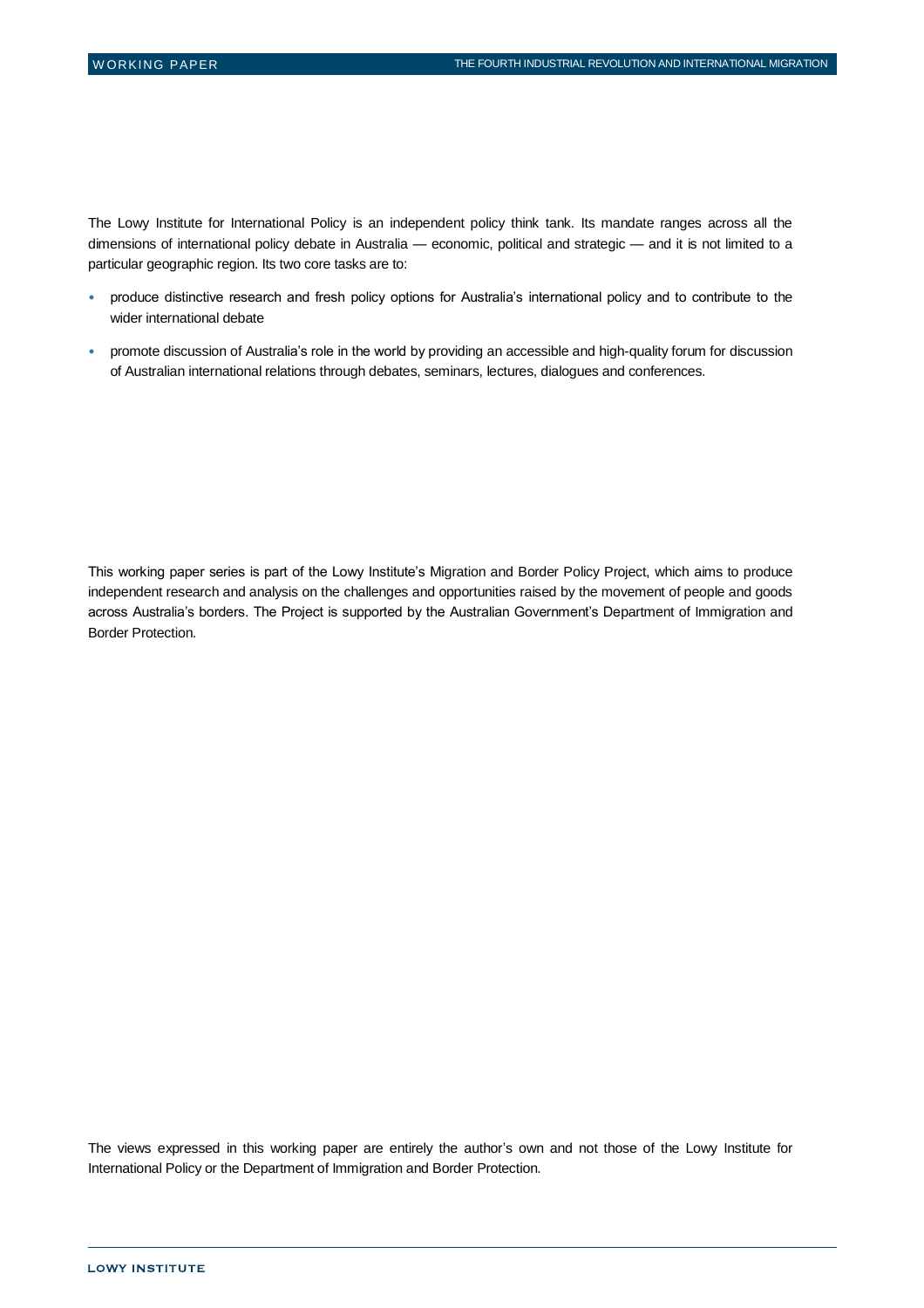$\overline{a}$ 

# The fourth industrial revolution and international migration

Fiona McKenzie \*

\* Dr Fiona McKenzie is a Co-Founder and the Director of Strategy for the Australian Futures Project.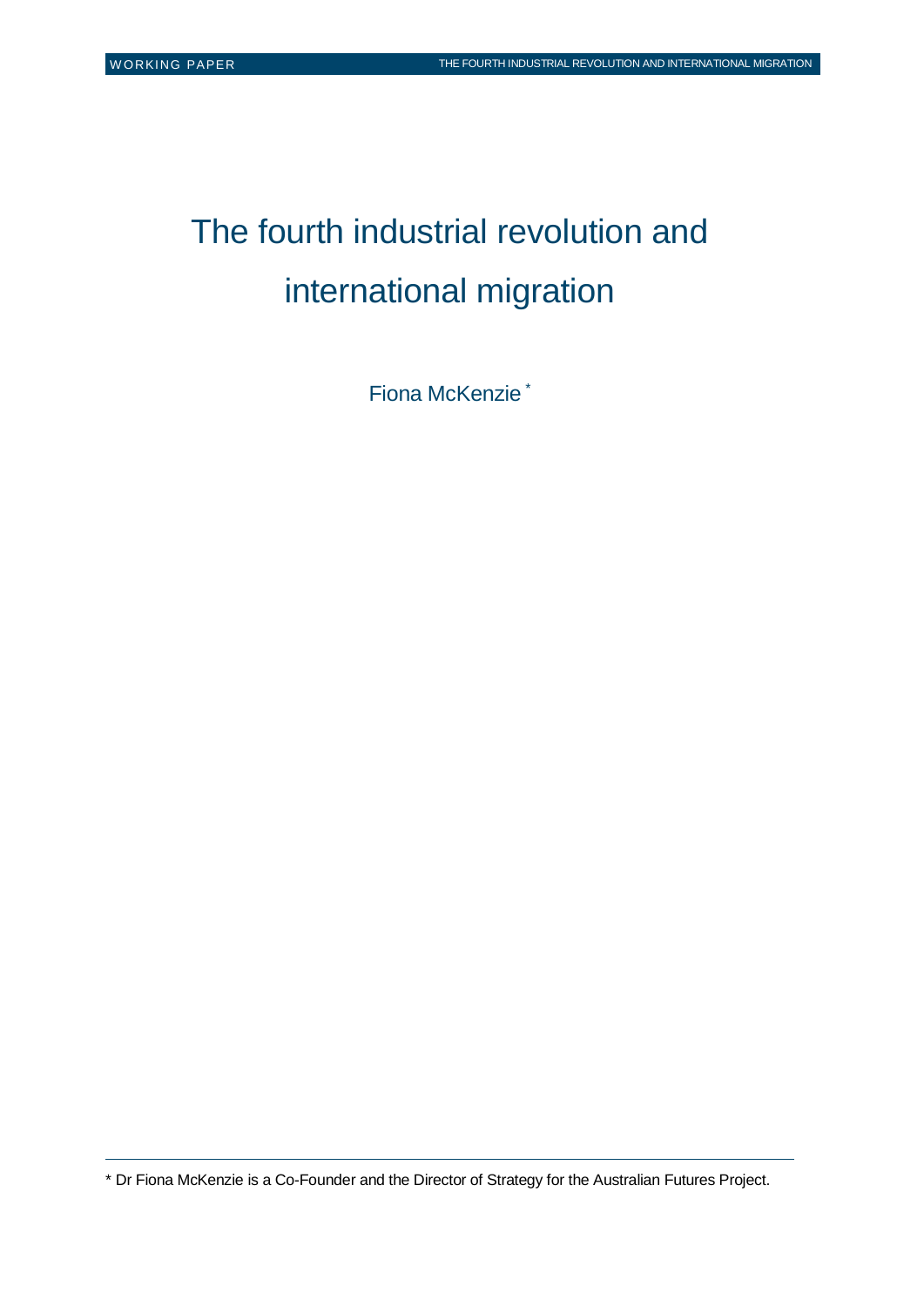#### ABSTRACT

Technology, globalisation, and digitalisation are having a tremendous impact on education, employment, family, and migration globally. Termed the 'fourth industrial revolution', the digital revolution consists of developments in information technologies combined with robotisation, automation of tasks, the internet of things, and a host of other advances in diverse areas such as manufacturing, transport, surveillance, and biotechnology. Every year, more and more people are working remotely, on a flexible part-time basis, and for more than one employer. Increasingly, this is without national boundaries, particularly in highly skilled roles and innovative sectors. At the same time, many 'traditional' jobs and organisations are likely to become increasingly globalised and fluid as people move from one country to another. This working paper explores the changing nature of work and what this means for government, employers, and workers. In particular, it focuses on the implications of digitalisation for skilled migration in high-income countries such as Australia.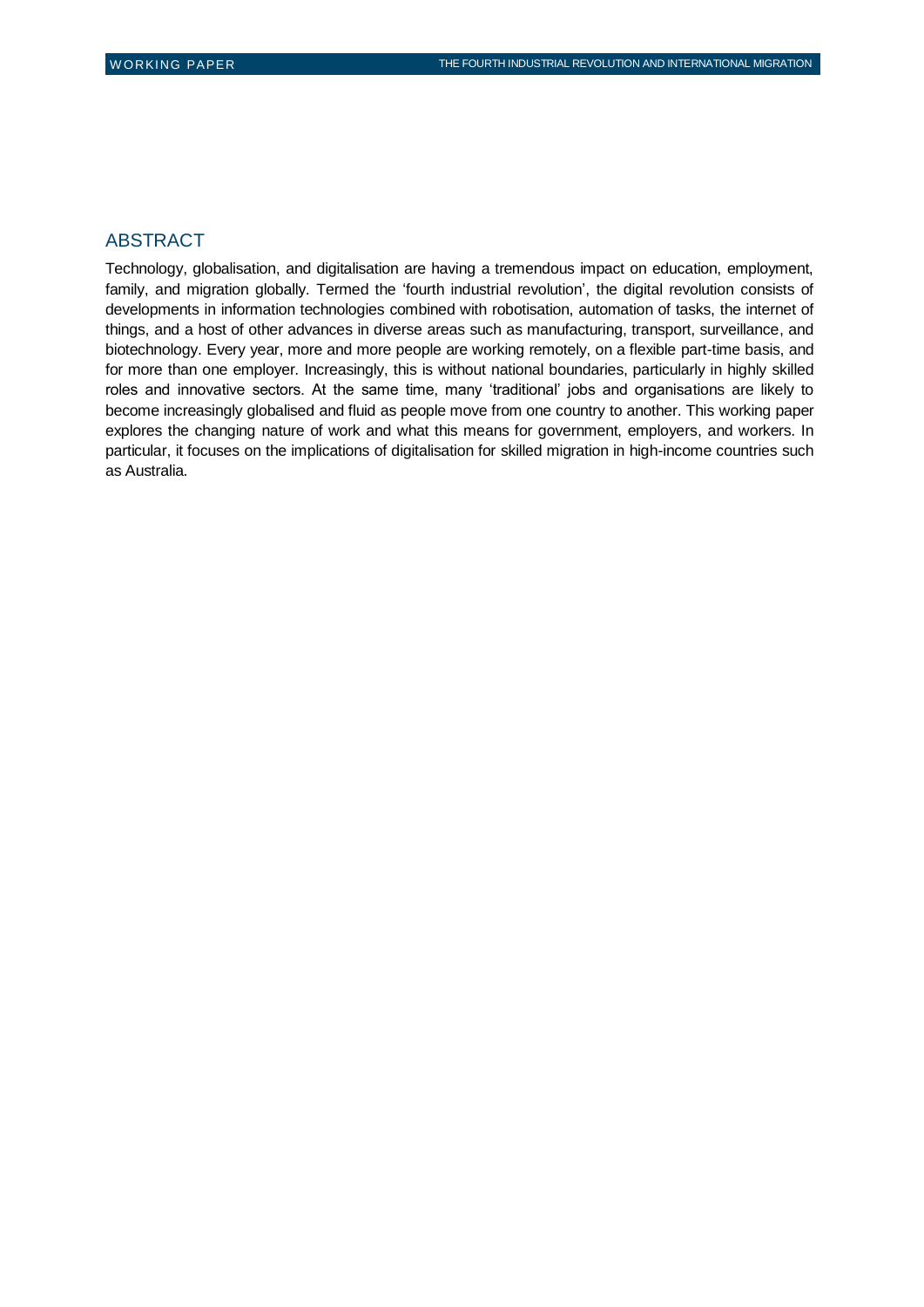#### INTRODUCTION

The 'fourth industrial revolution' is characterised by a range of new technologies that are fusing the physical, digital, and biological worlds, affecting all fields, economies, and industries.<sup>1</sup> Also referred to as 4IR or Industry 4.0, it is described as the 'fourth' because the first Industrial Revolution was that of the steam engine; the second centred on electrification and mass production; and the introduction of the computer signalled the third.<sup>2</sup>

The digitalisation of documents, information, photos, music, personal data, social networks, and just about everything else is one of the most important phenomenon of the past decade.<sup>3</sup> Central to this development is the production and use of digital logic circuits and its derived technologies.<sup>4</sup> If just encoding and transmitting data was involved, it would be a fairly simple story. Instead, developments in information technologies have combined with robotisation, automation of tasks, the internet of things, advanced manufacturing, driverless cars, cyber-weapons, sensors, biotechnology, surveillance, and more. Digitalisation has expanded into learning machines that consume and translate this data and perform tasks that were once the realm of human brains. New methods of diagnosis, forecasting, and processing have in turn triggered shifts in everything from retailing procedures and corporate organisation through to how we plan our cities or cure our sick. All of a sudden, the assumptions we confidently held about the way humans learn, live, and work appear fragile. As Nicolas Colin and Bruno Palier noted in *Foreign Affairs*:

"In the twenty-first century, stable, long-term employment with a single employer will no longer be the norm, and unemployment or underemployment will no longer be a rare and exceptional situation. Intermittence will increasingly prevail, with individuals serving as wage earners, freelancers, entrepreneurs, and jobless at different stages of their working lives."<sup>5</sup>

The degree to which the fourth industrial revolution will truly change our lives is subject to conjecture and debate. For this working paper, in-depth interviews were conducted with experts from business, civil society, academia and intergovernmental organisations. Their views helped to inform and shape the insights contained in this paper. While views varied on whether we are facing a gradual evolution or a genuine revolution in the nature of work, it was widely agreed that workers who perform tasks that are easily automated will be forced to find new work which involves tasks that are not easily automated. And they will be competing in a global job market. Some predict that big data will become a source of freedom. Others fear it is already on its way to being a means of surveillance and enslavement.<sup>6</sup> One view is the peer-to-peer economy could be the prelude to a new era of collaborative consumption and the gig economy a means of unleashing hidden capacity. Another is it could be the start of a new era of 'precarisation', where a new class of workers will have much lower levels of job security than previously

 $\overline{a}$ 

<sup>5</sup> Nicolas Colin and Bruno Palier, "The Next Safety Net: Social Policy for a Digital Age", *Foreign Affairs*, July 2015.

<sup>1</sup> Klaus Schwab, *The Fourth Industrial Revolution* (United Kingdom: Penguin, 2017).

<sup>&</sup>lt;sup>2</sup> Christophe Degryse, "Digitalisation of the Economy and its Impact on Labour Markets", ETUI Working Paper 2016.02, European Trade Union Institute, 2016, [https://www.etui.org/Publications2/Working-Papers/Digitalisation](https://www.etui.org/Publications2/Working-Papers/Digitalisation-of-the-economy-and-its-impact-on-labour-markets)[of-the-economy-and-its-impact-on-labour-markets.](https://www.etui.org/Publications2/Working-Papers/Digitalisation-of-the-economy-and-its-impact-on-labour-markets)

<sup>3</sup> Ibid.

<sup>4</sup> Ulrich Walwei, "Digitalization and Structural Labour Market Problems: The Case of Germany", ILO Research Paper No 17, International Labour Office, Geneva, September 2016,

[http://www.ilo.org/global/research/publications/papers/WCMS\\_522355/lang--en/index.htm.](http://www.ilo.org/global/research/publications/papers/WCMS_522355/lang--en/index.htm)

<sup>6</sup> Degryse, "Digitalisation of the Economy and its Impact on Labour Markets".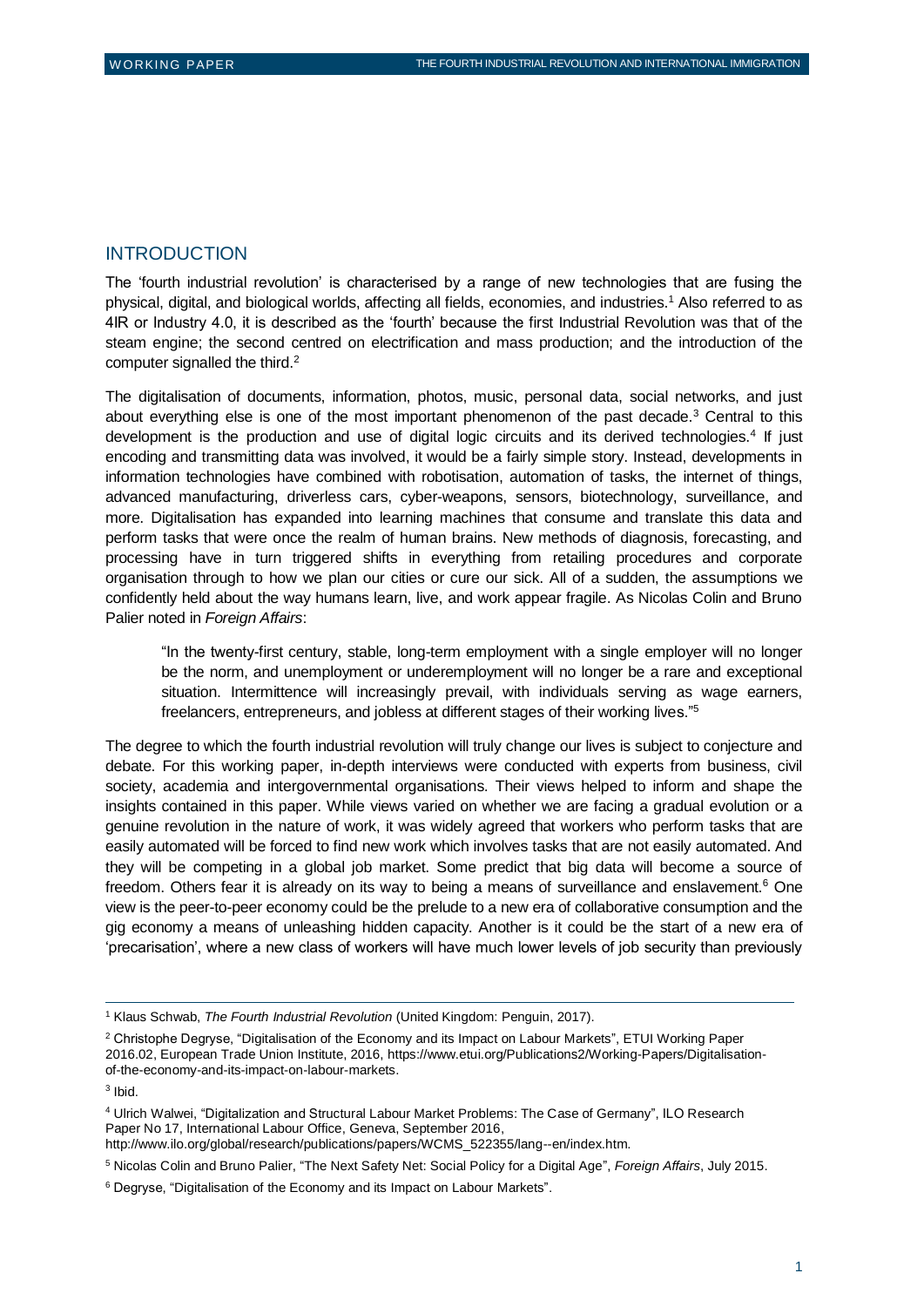experienced, and be subject to precarious temporary employment rather than permanent work. The key debate is whether this is history repeating itself, or a new era of social and economic organisation.

Although uncertainties exist, significant change is coming for industry and the labour market. There will be shifts in everything from the tasks that we undertake in our work through to the organisation of firms and the wider economy. As the nature of work shifts, the context and nature of international migration will also change. There will be impacts on both high- and low-skilled labour migration. A key consideration from a labour and migration perspective is the trend towards increased mobility — both virtual and physical. Digitalisation is another key driver. Many jobs will be able to be carried out anywhere in the world due to a shift to online work. Access to information, flexible temporary labour, and low taxes will create new opportunities for skilled migrants to find overseas employment. And due to automation, some manual labour jobs typically carried out by migrants will disappear.

The potential policy implications of the fourth industrial revolution are not yet fully understood. If future workers are going to be self-employed, and/or holding a portfolio of jobs, then visa conditions may need to change to reflect this. In a world where start-ups and entrepreneurialism are increasingly important, the process for hiring a skilled worked may need to be simplified. In order to inform skilled migration policy, greater evidence will be needed on skills gaps, employment patterns, and where value is being generated. This won't be found by solely relying on traditional employer intelligence. While technological change is one part of the story, significant social, economic, and environmental shifts are also at play. Evolving attitudes, ethics, social norms, and expectations are feeding into this cycle of change. New models for doing business, particularly the peer-to-peer economy and its enabling platforms, are also proving influential. Public attitudes to immigration are also likely to be increasingly significant as growing inequality and concerns over unemployment causes further tensions and anxiety in society.

This working paper identifies some of the key features of the fourth industrial revolution and its impact on the labour market and future work. It analyses specific implications for international migration, both physical and virtual, and discusses the effects on various socio-economic issues such as social inequality, income polarisation, collapse of the middle class, local competition, and taxation. The final section outlines areas for policymakers to consider in relation to the future of work and migration policy. Managing the transition will be as important as the change itself. This means preparing now for the future of work.

### THE FOURTH INDUSTRIAL REVOLUTION AND THE FUTURE OF WORK

#### AUTOMATION AND REPLACEABLE JOBS

 $\overline{a}$ 

One of the most common questions in the context of the fourth industrial revolution is whether robots are coming to take our jobs. The answer is yes. For some of us. However, estimates on the actual numbers vary. Analysis by PwC of the labour market in the United Kingdom found up to 30 per cent of jobs could be at high risk of automation by the 2030s. They found different levels of risk for the United States (38 per cent), Germany (35 per cent), and Japan (21 per cent).<sup>7</sup> Their results are in contrast to the research of Frey and Osbourne, who estimated that around "47 percent of total US employment is in the

<sup>7</sup> Richard Berriman and John Hawksworth, "Will Robots Steal our Jobs? The Potential Impact of Automation on the UK and other Major Economies", *UK Economic Outlook*, March 2017, 30–46, [http://www.pwc.co.uk/economic](http://www.pwc.co.uk/economic-services/ukeo/pwc-uk-economic-outlook-full-report-march-2017-v2.pdf)[services/ukeo/pwc-uk-economic-outlook-full-report-march-2017-v2.pdf.](http://www.pwc.co.uk/economic-services/ukeo/pwc-uk-economic-outlook-full-report-march-2017-v2.pdf)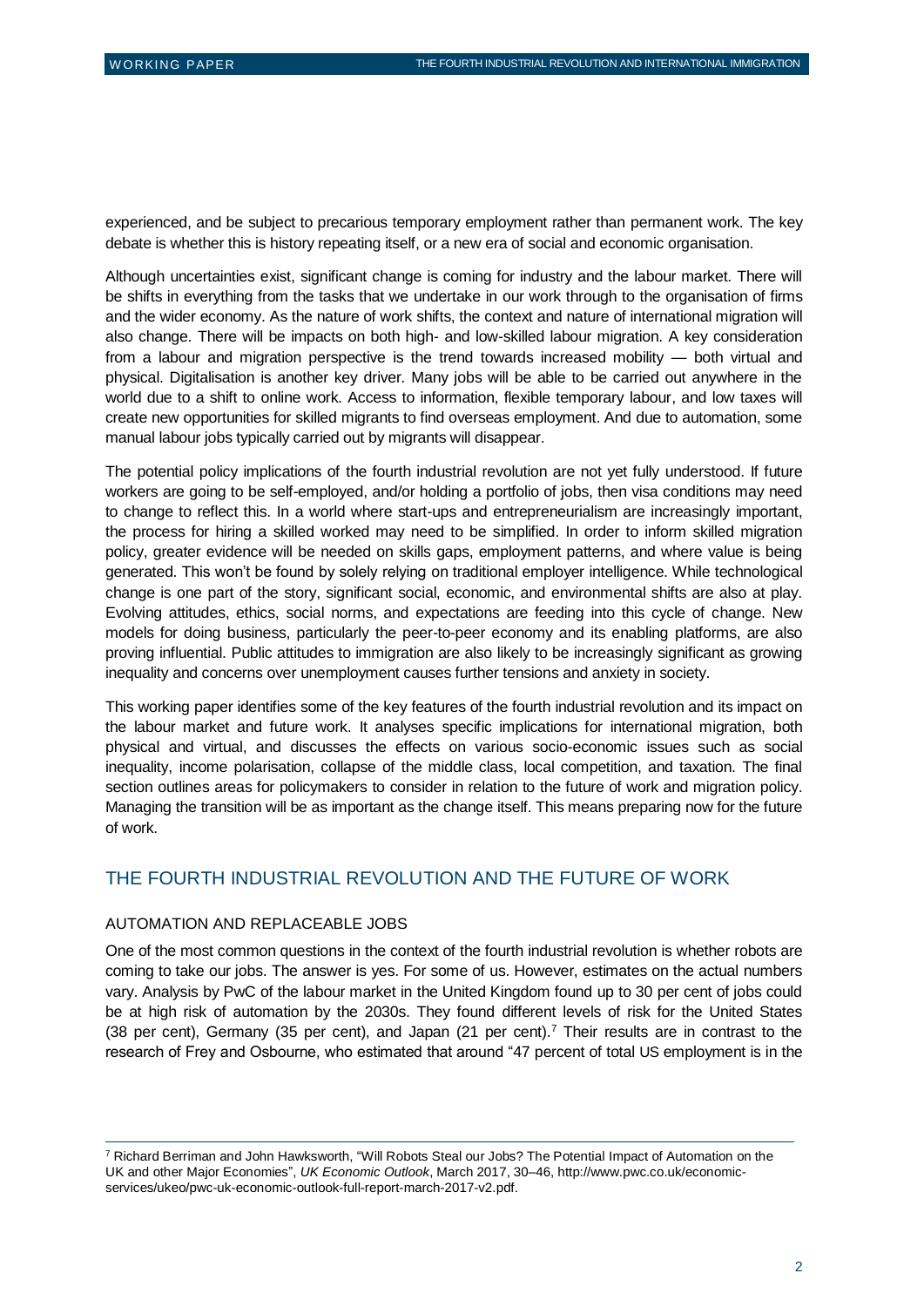$\overline{a}$ 

high risk category" — high risk meaning jobs they would expect could be automated "over the next decade or two", based on an examination of 702 detailed jobs.<sup>8</sup>

Other researchers have found lower figures. For example, Arntz, Gregory and Zierahn estimate that only around 10 per cent of jobs are at a high risk of computerisation.<sup>9</sup> Their finding was based on the reasoning that any predictions of job automation should consider the specific tasks that are involved in each job rather than just the occupation as a whole.

McKinsey Global Institute has also analysed the potential impact of automation at the level of individual activities rather than entire occupations. They further examined 18 performance capabilities that every job combines to a greater or lesser degree (in five groupings: sensory perception, cognitive capabilities, natural language processing, social and emotional capabilities, and physical capabilities). They found that less than 5 per cent of occupations are candidates for full automation. However, almost every occupation has partial automation potential, where a proportion of activities could be automated. They estimate that about half of all the activities people are paid to do in the world's workforce could potentially be automated by 2055 by adapting technologies that already exist. That equates to almost US\$15 trillion in wages.<sup>10</sup> Table 1 summarises the results in terms of technical potential for automation across sectors.

Table 1: Technical potential for automation across sectors

| Sectors with the most automation potential | Sectors with the least automation potential |
|--------------------------------------------|---------------------------------------------|
| Accommodation and food services            | Health care and social assistances          |
| Manufacturing                              | Information                                 |
| Agriculture                                | Professionals                               |
| Transportation and warehousing             | Management                                  |
| Retail trade                               | <b>Educational services</b>                 |

Source: James Manyika et al, "Harnessing Automation for a Future that Works", McKinsey Global Institute, January 2017

The figures noted above are based on an analysis of job type and tasks. Looking at the characteristics of the employee can reveal further nuances. The key differentiating factor for risk levels for individual workers appears to be level of education. With the completion of secondary education, the estimated potential risk of automation is as high as 46 per cent in the United Kingdom, but only 12 per cent for those with undergraduate degrees.<sup>11</sup> Although in more detailed analysis it was found that the highest risk was to those with "medium education" (somewhere between GCSE/Year 10 level and graduates). This echoes observed and predicted trends about the loss of middle-skill jobs, referred to as job polarisation.<sup>12</sup> Many studies have noted that job polarisation is occurring. This means the growing importance of the

<sup>8</sup> Carl Frey and Michael Osborne, "The Future of Employment: How Susceptible Are Jobs to Computerization?", Oxford Martin School Working Paper, University of Oxford, September 2013, [http://www.oxfordmartin.ox.ac.uk/publications/view/1314.](http://www.oxfordmartin.ox.ac.uk/publications/view/1314)

<sup>9</sup> Melanie Arntz, Terry Gregory and Ulrich Zierahn, "The Risk of Automation for Jobs in OECD Countries: A Comparative Analysis", OECD Social, Employment and Migration Working Papers No 189, June 2016, [http://www.oecd-ilibrary.org/social-issues-migration-health/the-risk-of-automation-for-jobs-in-oecd](http://www.oecd-ilibrary.org/social-issues-migration-health/the-risk-of-automation-for-jobs-in-oecd-countries_5jlz9h56dvq7-en?crawler=true)[countries\\_5jlz9h56dvq7-en?crawler=true.](http://www.oecd-ilibrary.org/social-issues-migration-health/the-risk-of-automation-for-jobs-in-oecd-countries_5jlz9h56dvq7-en?crawler=true)

<sup>10</sup> James Manyika et al, "Harnessing Automation for a Future that Works", McKinsey Global Institute, January 2017, [https://www.mckinsey.com/global-themes/digital-disruption/harnessing-automation-for-a-future-that-works.](https://www.mckinsey.com/global-themes/digital-disruption/harnessing-automation-for-a-future-that-works)

<sup>11</sup> Richard Berriman and John Hawksworth, "Will Robots Steal Our Jobs? The Potential Impact of Automation on the UK and other Major Economies", *UK Economic Outlook*, March 2017, 30–46, [http://www.pwc.co.uk/economic](http://www.pwc.co.uk/economic-services/ukeo/pwc-uk-economic-outlook-full-report-march-2017-v2.pdf)[services/ukeo/pwc-uk-economic-outlook-full-report-march-2017-v2.pdf.](http://www.pwc.co.uk/economic-services/ukeo/pwc-uk-economic-outlook-full-report-march-2017-v2.pdf)

<sup>12</sup> Maarten Goos, Alan Manning, and Anna Salomons, "Job Polarization in Europe", *American Economic Review* 99, No 2 (2009), 58–63, [http://www.aeaweb.org/articles.php?doi=10.1257/aer.99.2.58.](http://www.aeaweb.org/articles.php?doi=10.1257/aer.99.2.58)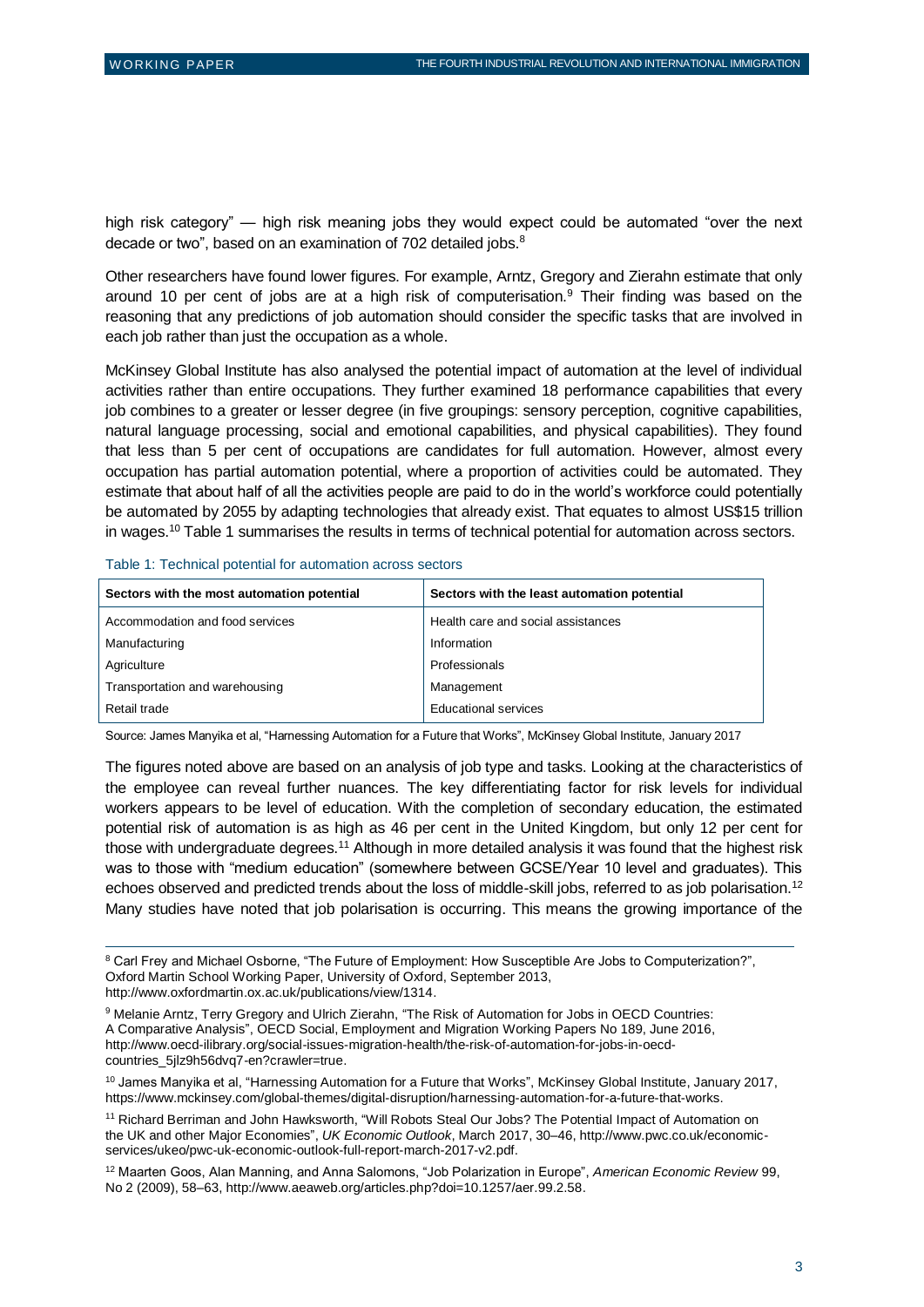least and most paid occupations and least and most skilled occupations (not always the same thing) at the expense of middling jobs such as administrators, data processors, supervisors, and assembly line workers.<sup>13</sup> This is more than a story about the decline of manufacturing. It is also about routine versus non-routine jobs and the degree of information and communications technology (ICT) intensity within a sector.<sup>14</sup> It is about roles where robots and computers will soon perform routine physical tasks better (and more cheaply) than humans. And where they are increasingly capable of accomplishing activities that include cognitive capabilities once considered too difficult to automate such as sensing emotion.<sup>15</sup>

Risk of automation also differs significantly by sector. In the United Kingdom, the risks appear highest in sectors such as transportation and storage (56 per cent), manufacturing (46 per cent), and wholesale and retail (44 per cent). It is much lower for sectors such as health and social work (17 per cent). For the economy as a whole, the burden is spread across many industries. Based on total risk to existing jobs being at 10.4 per cent, then industry risk would be highest in wholesale and retail trade (2.25 per cent) and manufacturing (1.22 per cent), and lowest in financial and insurance (0.35 per cent) and education (0.26 per cent).<sup>16</sup>

In Australia, research has shown that 40 per cent of jobs have a high probability of being susceptible to computerisation and automation in the next 10 to 15 years. Jobs in administration and services are seen as particularly susceptible, while jobs in professional, technical, and creative industries are at lower risk.<sup>17</sup>

It is also worth noting that the regional context for Australia may change. It has been widely anticipated that the global economic centre of gravity will continue to shift towards emerging-market economies, with Asia at the centre of global economic activity.<sup>18</sup> However, such predictions may be complicated by technology. Trends such as the automation of manufacturing may cause significant economic disruption. For example, research by the International Labor Organization (ILO) has found that, for the ASEAN-5 (Cambodia, Indonesia, the Philippines, Thailand, and Vietnam), around 56 per cent of all employment has a high risk of automation in the next two decades.<sup>19</sup> China has also been heavily investing in order to maintain a competitive edge in manufacturing. From 2013 to 2016, China bought more industrial robots each year than any other country, including high-tech manufacturing giants such as Germany, Japan, and South Korea.<sup>20</sup>

 $14$  Ibid.

 $\overline{a}$ 

 $16$  Ibid.

<sup>17</sup> Hugh Durrant-Whyte et al, "The Impact of Computerisation and Automation on Future Employment", in *Australia's Future Workforce?* (Melbourne: Committee for Economic Development of Australia, 2015), 56–64, [http://www.ceda.com.au/CEDA/media/ResearchCatalogueDocuments/Research%20and%20Policy/PDF/26792-](http://www.ceda.com.au/CEDA/media/ResearchCatalogueDocuments/Research%20and%20Policy/PDF/26792-Futureworkforce_June2015.pdf) [Futureworkforce\\_June2015.pdf.](http://www.ceda.com.au/CEDA/media/ResearchCatalogueDocuments/Research%20and%20Policy/PDF/26792-Futureworkforce_June2015.pdf)

<sup>18</sup> Karen Ward, "The World in 2050: From the Top 30 to the Top 100", *Global Economics*, HSBC Global Research, London, January 2012; Department of Defence, *Defence White Paper, 2013* (Canberra: Commonwealth of Australia, 2013), [http://www.defence.gov.au/whitepaper/2013/.](http://www.defence.gov.au/whitepaper/2013/)

<sup>19</sup> Jae-Hee Chang and Phu Huynh, "ASEAN in Transformation: The Future of Jobs at Risk of Automation", Bureau for Employers' Activities Working Paper No 9, International Labour Office, July 2016, http://www.ilo.org/public/ english/dialogue/actemp/downloads/publications/2016/asean\_in\_transf\_2016\_r2\_future.pdf.

<sup>&</sup>lt;sup>13</sup> Maarten Goos, Jozef Konings and Emilie Rademakers, "Future of Work in the Digital Age: Evidence from OECD Countries", Flexibility@work yearly report on flexible labor and employment, Ranstad, 2016, [https://www.randstad.gr/ugc/wf360/Randstad-Flexibility@work-2016.pdf.](https://www.randstad.gr/ugc/wf360/Randstad-Flexibility@work-2016.pdf) 

<sup>15</sup> Manyika et al, "Harnessing Automation for a Future that Works".

<sup>20</sup> Ben Bland, "China's Robot Revolution", *Financial Times*, 7 June 2016, [https://www.ft.com/content/1dbd8c60-](https://www.ft.com/content/1dbd8c60-0cc6-11e6-ad80-67655613c2d6?mhq5j=e2) [0cc6-11e6-ad80-67655613c2d6?mhq5j=e2.](https://www.ft.com/content/1dbd8c60-0cc6-11e6-ad80-67655613c2d6?mhq5j=e2)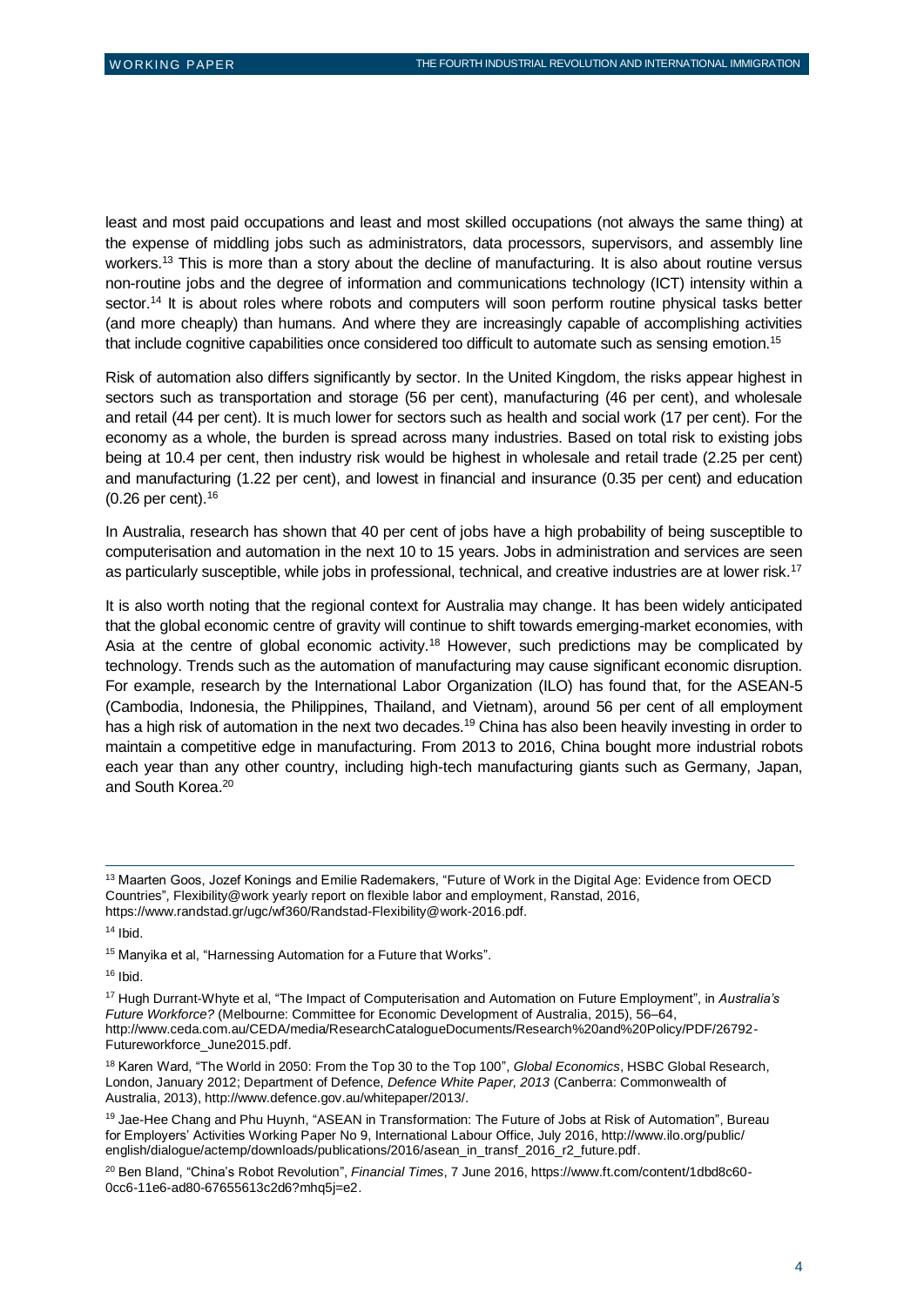While the predictions above are based on what is theoretically possible, in practice not all jobs can be automated because of economic, legal, and regulatory reasons.<sup>21</sup> Other factors that will also determine the pace and extent of automation include social acceptance, the ongoing development of technological capabilities, the cost of technology, supply and demand dynamics in labour markets, and the performance benefits (beyond labour cost savings). Still, none of the above estimates of job destruction take into account potential job creation. There is agreement that new jobs will be created, although no one really knows how many new jobs this may entail. Labour-saving technology will not affect all workers equally.

It is likely that job creation and destruction will offset each other to cause a lower level of overall job loss than the estimated 40 per cent for Australia. However, the impact of job loss on individual livelihoods will still be significant. Changes in occupational structure may also perpetuate regional inequalities, as new jobs are created in cities with high concentrations of highly skilled workers, not in the places that are experiencing job loss or displacement.<sup>22</sup> And just as the losses will be borne more heavily in some areas than others, the productivity and economic benefits are also likely to be uneven — and unevenly distributed. McKinsey Global Institute's scenario modelling estimates that automation could raise productivity growth globally by 0.8 to 1.4 per cent annually. These productivity gains assume that humans will work alongside machines, requiring a new degree of cooperation between workers and technology.<sup>23</sup> They do not imply that workers will be the beneficiaries.

Governments will need to intervene to ensure that the potential gains from automation are shared more widely. Whether this should be in the form of income distribution or other methods remains subject to debate. Likewise, according to a Senior Research Officer at the ILO interviewed by the author, the ILO has had intense debates about the impact of automation in every decade since the 1950s. It knows that technological change leads to job destruction, but is more concerned about what actions policymakers take to facilitate job creation. It believes that the quality and distribution of jobs should be of greater interest than the total number of  $jobs.<sup>24</sup>$  This is because statutory working hours, minimum wages, unemployment insurance, taxes, and benefits have all been modelled on the traditional employeremployee relationship. While automation may or may not necessarily affect the total number of jobs, a reduced need for labour can translate into a reduction in the number of hours worked and cause underemployment.<sup>25</sup> Although the traditional open-ended labour contract is still standard, other types of contracts and work arrangements are increasingly being deployed.<sup>26</sup>

#### JOBS OF THE FUTURE

 $\overline{a}$ 

There have been some efforts to predict what the new jobs of the future will be. These predictions will no doubt seem conservative in retrospect because it is hard to imagine what doesn't yet exist. However, it is useful to look at research that has attempted to peer ahead in time. Three ways to approach the question of future jobs is to think about roles, skills, and the nature of employment.

<sup>&</sup>lt;sup>21</sup> Berriman and Hawksworth, "Will Robots Steal our Jobs? The Potential Impact of Automation on the UK and other Major Economies".

<sup>&</sup>lt;sup>22</sup> OECD, "Automation and Independent Work in a Digital Economy", Policy Brief on the Future of Work (Paris: OECD Publishing, May 2016), [https://www.oecd.org/els/emp/Policy%20brief%20-](https://www.oecd.org/els/emp/Policy%20brief%20-%20Automation%20and%20Independent%20Work%20in%20a%20Digital%20Economy.pdf)

[<sup>%20</sup>Automation%20and%20Independent%20Work%20in%20a%20Digital%20Economy.pdf](https://www.oecd.org/els/emp/Policy%20brief%20-%20Automation%20and%20Independent%20Work%20in%20a%20Digital%20Economy.pdf).

<sup>&</sup>lt;sup>23</sup> Manyika et al, "Harnessing Automation for a Future that Works".

<sup>&</sup>lt;sup>24</sup> Interview with Sangheon Lee, Senior Research Officer, International Labour Organization, 21 April 2017.

<sup>25</sup> OECD, "Automation and Independent Work in a Digital Economy".

<sup>&</sup>lt;sup>26</sup> Goos, Konings and Rademakers, "Future of Work in the Digital Age: Evidence from OECD Countries".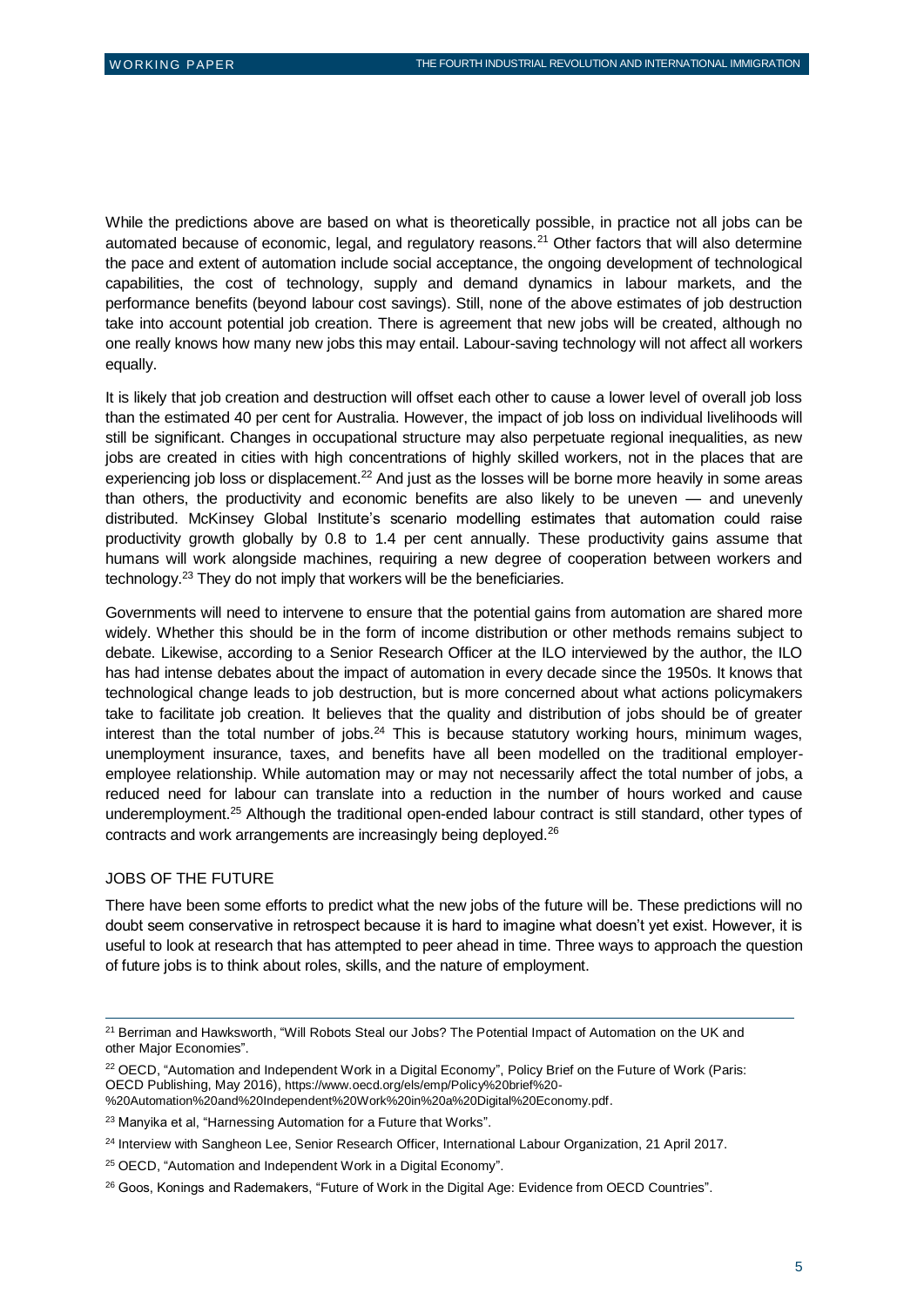In terms of roles, based on the creation of scenarios, researchers at CSIRO and Data 61 were able to predict that jobs of the future will include: big data analysts; complex decision support analysts; remotecontrolled vehicle operators; customer experience experts; personalised preventative health helpers; and online chaperones.<sup>27</sup> In an examination of future jobs in the digital economy, Senior Researcher Christophe Degryse suggests that there will be marked differences in roles for the highly skilled working at the top of the scale and the lower skilled at the bottom. He predicts that the highly skilled will be working as data analysts, software developers, specialists in artificial intelligence. At the bottom of the scale, he envisages digital "galley slaves" who spend their lives doing data entry or data filtering, busily engaged behind the scenes to ensure digital platforms run smoothly. Alongside them he places Uber drivers and those doing casual odd jobs (repairs, home improvement, pet care, etc) in the sharing economy (sometimes referred to as 'platform capitalism').<sup>28</sup>

Another way of examining what the jobs of the future might be is to consider where skill shortages are likely to arise. Predictions are at best speculative, not least because there are many and varied ways for digitalisation to unfold, linked in no small part to how society responds. It is also uncertain because digitalisation is likely to have far-reaching structural effects on national economies.<sup>29</sup> Still, there are some common threads in the skills that will be in demand. The top 'soft skills' (social, emotional, and analytical skills) of the future are predicted to be complex problem solving, cognitive flexibility, and creativity as well as people management skills such as negotiation, coordination, and emotional intelligence.<sup>30</sup> In its examination of the potential impact of automation on capabilities, the McKinsey Global Institute found that automation will take some time (or at least further developments are required) before it affects capabilities such as: the ability to identify novel patterns; social and emotional capabilities; creativity; and the ability to coordinate with multiple agents.<sup>31</sup> These are the sorts of skills that may then be in demand. On the flipside, the capabilities where the most 'progress' has been made in terms of automation (and therefore where jobs may be sooner replaced) include: recognising known patterns; optimisation and planning; and information retrieval. These are not unique to factory workers or office managers. They are tasks that can be found within a wide range of roles such as sewing machine operators, travel agents, statisticians, and even CEO roles. This is the logic behind McKinsey Global Institute's finding that 60 per cent of all occupations have at least 30 per cent of activities that are technically automatable.<sup>32</sup>

Distinguishing between the skills or tasks contained within jobs versus the category or name of a job can lead to deeper insights about future trends. While the titles of many jobs in the future may sound the same, the tasks within and the skills required to do the job will likely change. For example, there is no consensus that jobs in fields such as science, technology, engineering, and mathematics (STEM) are guaranteed. This is because intellectual and technical capabilities such as pattern recognition and coding are increasingly becoming automated. In contrast, social, emotional, and creative intelligence are more 'human' and harder to automate. Some experts are concerned that an unsophisticated approach to promoting all aspects of STEM could be a mistake.<sup>33</sup> Instead, greater discussion and foresight is needed

<sup>27</sup> Stefan Hajkowicz et al, *Tomorrow's Digitally Enabled Workforce: Megatrends and Scenarios for Jobs and Employment in Australia over the Coming Twenty Years* (Brisbane: CSIRO, 2016), 76–82, [https://research.csiro.au/lifelong/tomorrows-digitally-enabled-workforce/.](https://research.csiro.au/lifelong/tomorrows-digitally-enabled-workforce/)

<sup>&</sup>lt;sup>28</sup> Degryse, "Digitalisation of the Economy and its Impact on Labour Markets", 23.

<sup>&</sup>lt;sup>29</sup> Walwei, "Digitalization and Structural Labour Market Problems: The Case of Germany".

<sup>30</sup> Goos, Konings and Rademakers, "Future of Work in the Digital Age: Evidence from OECD Countries".

<sup>&</sup>lt;sup>31</sup> Manyika et al, "Harnessing Automation for a Future that Works".

 $32$  Ibid, 5.

<sup>&</sup>lt;sup>33</sup> Interview with Samantha Fernando, Head of Organisational Development, Asia Pac Talent Pillar Lead, PwC, 20 April 2017; Interview with John Lydon, Managing Partner, Australia and New Zealand, McKinsey & Company, 8 May 2017.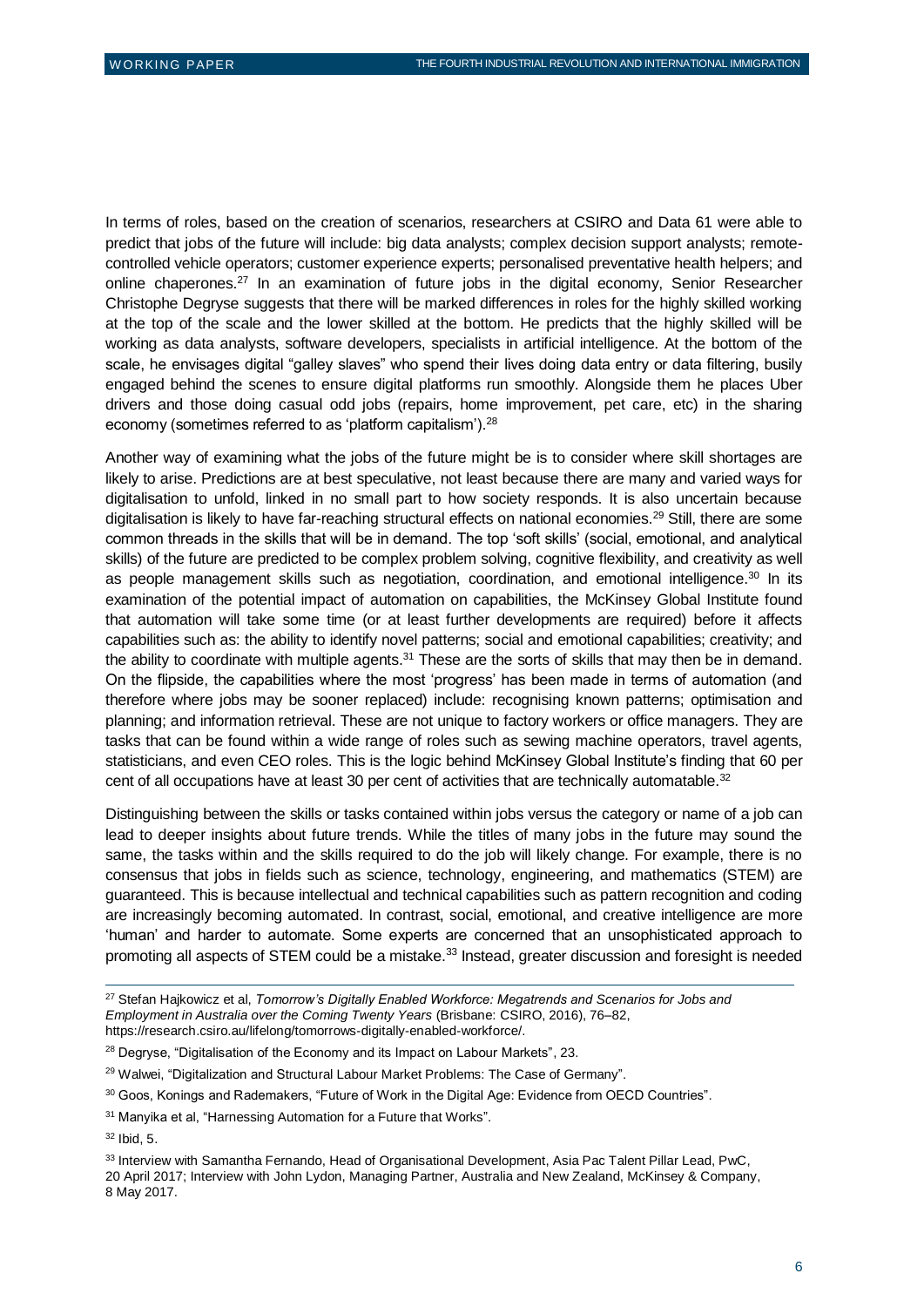$\overline{a}$ 

about what value humans bring to a workplace and what should not be automated. Monitoring and real-time intelligence on the changing nature of work is important and needs to be more detailed and targeted than to date.

In addition to the types of jobs and skills that might be in demand in the future, there have also been predictions about the nature of future employment. The arrangements governing new work may look different to the more traditional open-ended labour contract of today. Digitalisation is reinforcing a trend towards flexibility in labour arrangements.<sup>34</sup> In turn, increasingly flexible and available labour fuels a 'just in time' approach where companies can fulfil labour needs as they arise rather than investing in a full-time permanent workforce.<sup>35</sup> In 2015, 15 per cent of Australia's employment was in the form of some type of flexible labour, with 10 per cent of workers classed as self-employed and 5 per cent in temporary employment.<sup>36</sup> This is a similar percentage to the United States where research points to a significant rise in the incidence of alternative work arrangements (such as temporary help agency workers, on-call workers, contract workers, and independent contractors or freelancers). The percentage of workers in alternative work rose from 10.1 per cent in February 2005 to 15.8 per cent in late 2015. The sharpest rise was for workers hired out through contract companies, which increased from 0.6 per cent in 2005 to 3.1 per cent in 2015. While workers who provided services through online intermediaries, such as Uber or Task Rabbit, accounted for only 0.5 per cent of all workers in 2015, such gig work was found to be growing very rapidly.<sup>37</sup> While a future of flexible and varied work can sound attractive, one of the negative effects is leaving workers in developed nations to the mercy of a global market where they must compete with workers in developing nations to be the cheapest provider of labour.

#### DIGITALISATION, AUTOMATION AND PHYSICAL MIGRATION

How will the fourth industrial revolution affect international migration? Will there be more migrants or less? Which industries will be most affected by digitalisation and automation? The answers to these questions need to be contextualised in each country representing its digital capacity and skills shortage. On the one hand, most routine occupations, regardless of whether they are low-skilled or high-skilled, can be automated and therefore will be replaced by robots in the foreseeable future. Shop assistants, cashiers, receptionists, fast-food chefs, garbage collectors, street cleaners, librarians, estate agents, data analysts, pharmacists, and para-legals will disappear. On the other hand, jobs that require interactive social skills, creativity, and sensitivity to human emotion will remain. Medical and care sectors are predicted as least likely to be replaced by robots.

Digitalisation will have an impact on both skilled and labour migration. Access to information, flexible temporary labour, and low taxes would open far more opportunities for skilled migrants to find overseas employment easily. Digitalisation can increase skilled workers' mobility around the world. Some manual labour jobs typically carried out by migrants will either disappear or be replaced by automation.

<sup>34</sup> Interview with Justin Baird, Managing Director of R&D, Technology & Innovation, Accenture Technology, Liquid Studio, 19 April 2017.

<sup>35</sup> A Aneesh, *Virtual Migration: The Programming of Globalization* (Durham, NC; London: Duke University Press, 2006).

<sup>36</sup> Goos, Konings and Rademakers, "Future of Work in the Digital Age: Evidence from OECD Countries".

<sup>37</sup> Lawrence Katz and Alan Krueger, "The Rise and Nature of Alternative Work Arrangements in the United States, 1995–2015", Working Papers 603, Princeton University, Department of Economics, Industrial Relations Section, September 2016, <http://dataspace.princeton.edu/jspui/bitstream/88435/dsp01zs25xb933/3/603.pdf>.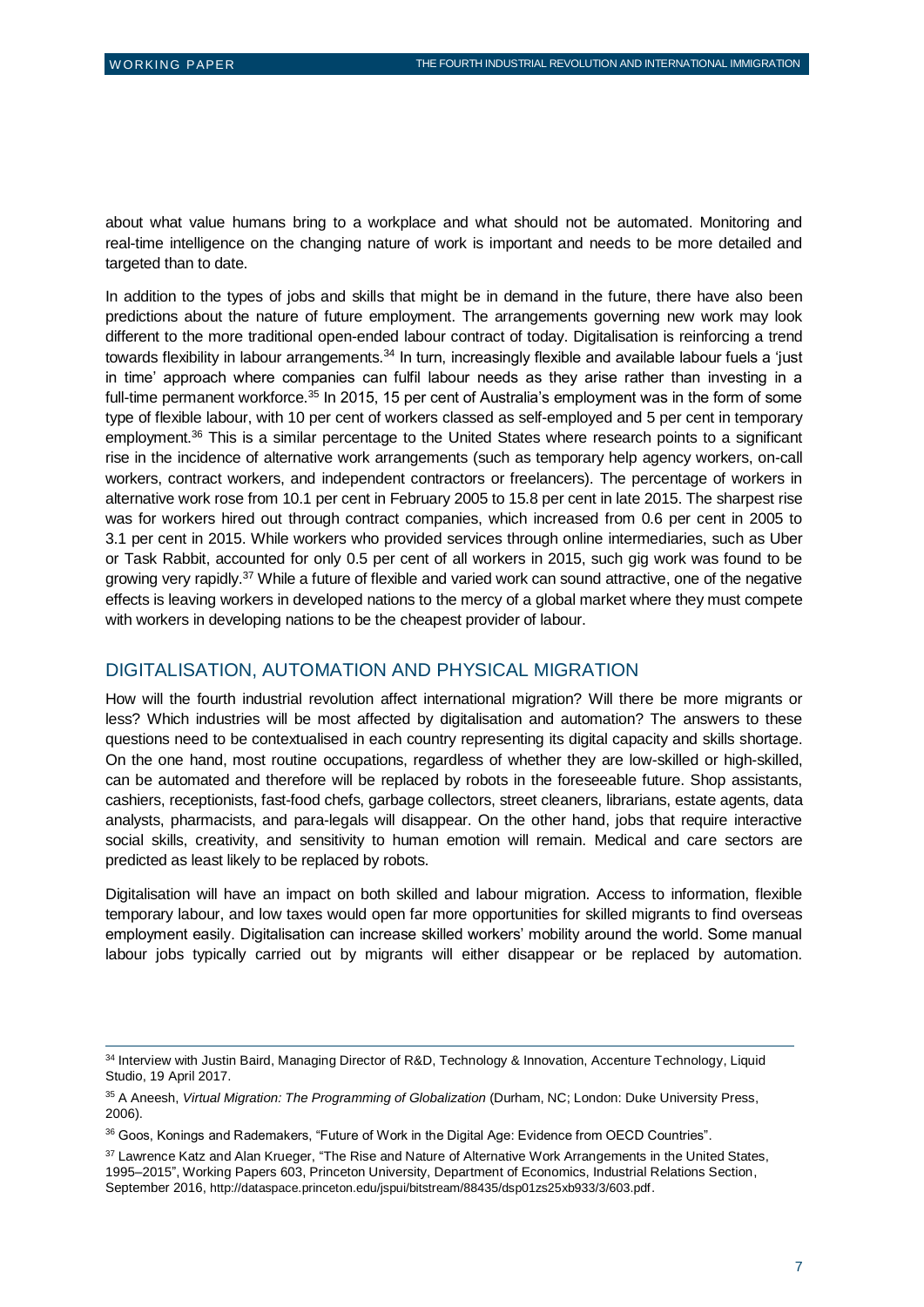Manufacturing, agriculture, and mining industries are already remotely controlled in Australia.<sup>38</sup> Medical and care sectors will still require international migrants to fill the shortages.

There are other significant factors at play, including a country's demographic changes, geopolitical circumstances, and social norms. Countries such as Australia have demographic constraints that mean we will continue to see skilled labour shortages. Like many countries in the world, our population is ageing. If fertility, net overseas migration, and life expectancy rates were to continue in line with recent trends, the proportion of the population aged 65 years and over can be expected to increase from 14 per cent in 2013 to 23 per cent in 2061.<sup>39</sup> Along with population ageing, the working-age population (aged 15 to 64) is expected to decline from 67 per cent in 2013 to 61 per cent in 2061.<sup>40</sup>

This is not just happening in Australia. All of Australia's major trading partners will go through a major demographic transformation to older societies, including the European Union, Japan, and China. Due to demographic shifts worldwide, the number of people reaching working age will decline sharply from previous decades — from 1.2 billion in 1995–2005 to 850 million from 2015 to 2035. Working-age populations are projected to contract dramatically in developed countries, including Japan (–37 per cent), Russia (-31 per cent), and the eurozone (-29 per cent).<sup>41</sup> In 2012, only the populations of Japan and Germany had a median age of over 45 years old. For many developed countries, immigration (as currently projected) will not offset this ageing of the population.<sup>42</sup> By 2030, most European countries, South Korea, and Taiwan will have entered the post-mature age category (with a median age over 45 years).<sup>43</sup> In 2060, China's share of people aged 65 years or older is projected to be over 28 per cent — or around 5 percentage points greater than Australia in that year.<sup>44</sup> Significant talent shortages will bring a global competition for labour, skilled and otherwise, in our lifetime.

At the same time, the share of migrants heading to high-income countries has increased from 36 per cent to 51 per cent.<sup>45</sup> From 1990 to 2010, high-skilled migration within OECD countries rose by 68 per cent. High-skilled migration from non-OECD countries rose by 185 per cent during the same period. In 2010, the United States, United Kingdom, Canada, and Australia accounted for 70 per cent of high-skilled migrants in the OECD.<sup>46</sup> Competition for high-income jobs has become global and the calibre of competitors has never been higher.<sup>47</sup>

Digitalisation both enables and reinforces a shift towards a world where skilled occupations have become more accessible in a global scale as well as being flexible, temporary, and compartmentalised in nature.

 $\overline{a}$ 

42 Goos, Konings and Rademakers, "Future of Work in the Digital Age: Evidence from OECD Countries".

<sup>38</sup> Kathryn Diss, "Driverless Trucks Move all Iron Ore at Rio Tinto's Pilbara Mines, in World First", ABC News, 19 October 2015, <http://www.abc.net.au/news/2015-10-18/rio-tinto-opens-worlds-first-automated-mine/6863814>.

<sup>39</sup> Australian Bureau of Statistics, "Does Size Matter? Population Projections 20 and 50 Years from 2013", *Australian Social Trends, 2014*, ABS Cat No 4102.0, 2014.

 $40$  Ibid.

<sup>41</sup> Ward, "The World in 2050: From the Top 30 to the Top 100".

<sup>43</sup> National Intelligence Council, *Global Trends 2030: Alternative Worlds* (Washington, DC: National Intelligence Council, 2012).

<sup>44</sup> Daniel Franklin and John Andrews, *Megachange: The World in 2050* (Hoboken, NJ: John Wiley & Sons, 2012).

<sup>45</sup> OECD, *Perspectives on Global Development 2017: International Migration in Shifting World* (Paris, OECD Publishing, 2016), [http://www.oecd-ilibrary.org/development/perspectives-on-global-development-2017\\_persp\\_glob\\_dev-](http://www.oecd-ilibrary.org/development/perspectives-on-global-development-2017_persp_glob_dev-2017-en)[2017-en](http://www.oecd-ilibrary.org/development/perspectives-on-global-development-2017_persp_glob_dev-2017-en).

<sup>46</sup> Sari Pekkala Kerr et al, "Global Talent Flows", *Journal of Economic Perspectives* 30, No 4 (2016), 83–106.

<sup>47</sup> National Intelligence Council, *Global Trends: Paradox of Progress* (Washington DC: National Intelligence Council, 2017).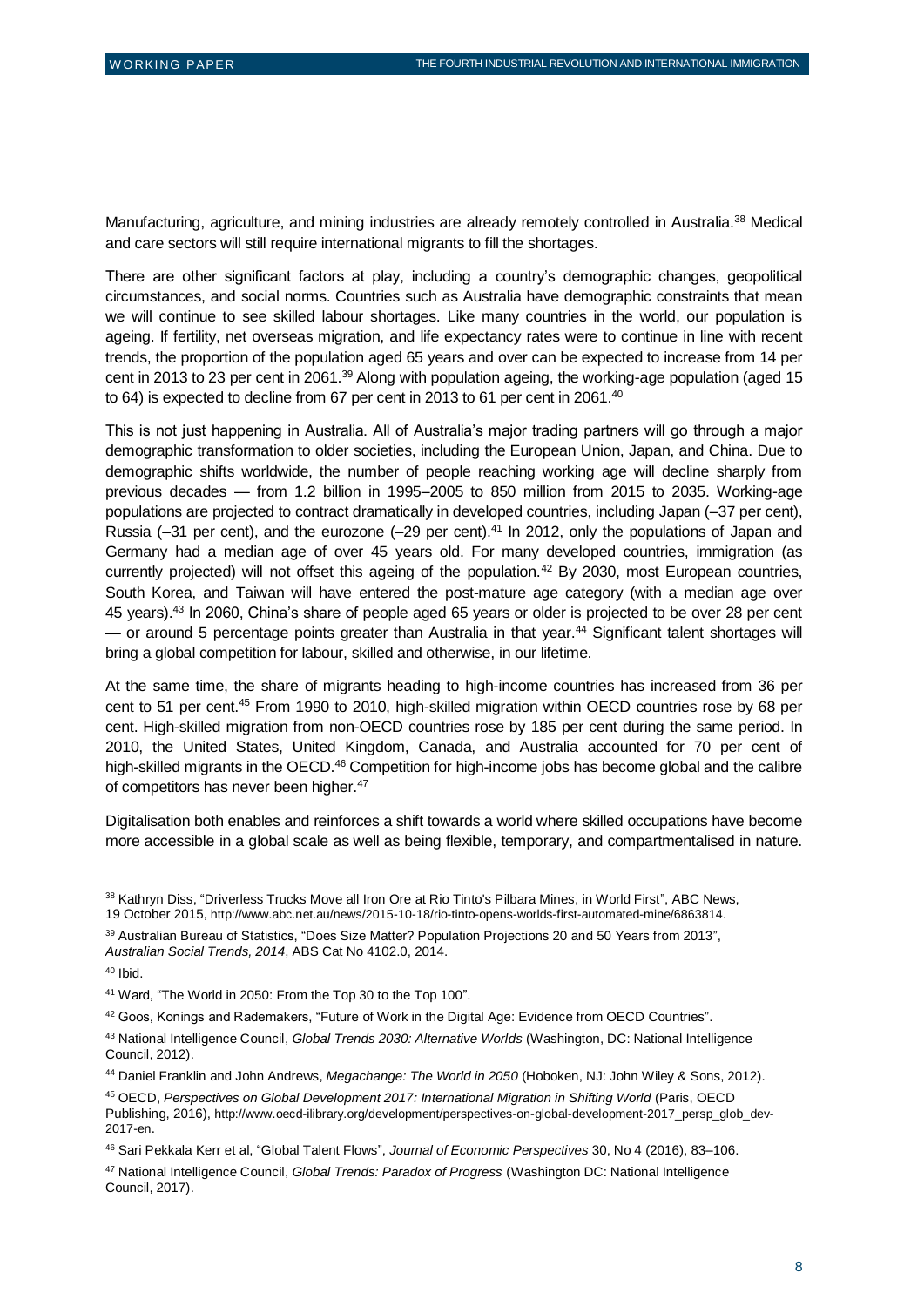$\overline{a}$ 

Some employers are already reluctant to hire permanent and on-site skilled migrants, instead preferring to combine temporary on-site employment and offshore outsourcing of skilled labour with lower wages. Digitalisation will make the offshoring option even easier.

#### DIGITALISATION AND VIRTUAL MIGRATION

'Virtual labour migration' has been defined as work that crosses national boundaries through online capital, labour, and information flows. It is essentially offshore online labour that blends local, national, and global contexts.<sup>48</sup> Through this online labour, workers can participate in the digital economy at any time from any place in the world. Because of digitalisation, jobs can now be subdivided into separate parts and then outsourced or automated. The significance of online labour is poorly understood, not least because conventional labour market statistics and economic indicators are ill-suited to measuring work that is transacted via online platforms. Online labour is often understood as 'trade', 'subcontracting' or 'outsourcing' but not as 'labour migration', which is reserved for physical migration. Unlike other regular imports, there are rarely any taxes or tariffs imposed by governments. The entire digital transformation of labour markets has remained largely unobservable to (and unobserved by) policymakers and labour market researchers.<sup>49</sup> Visa restrictions can also be attributed to the accelerated growth of online offloading of work.

Online labour is largely related to the rise in the gig economy mediated by online platforms. This 'online gig economy' is essentially a new labour market "where employers use online labour platforms to engage workers for piecemeal, short-term or project-based work delivered over the internet".<sup>50</sup> Dozens and dozens of platforms have emerged to cater to different markets. Examples include Fiverr, Freelancer, Upwork, Outsourcely, Guru, Peopleperhour and Mechanical Turk just to name a few. In some cases, such online platforms allow larger tasks to be divided among a 'virtual cloud' of workers. Companies of all sizes are using these platforms to access skilled and flexible labour, paying workers by project, piece rate, or by the hour. Tens of millions of workers are thought to have already sought employment through such platforms.

So why aren't these developments already being tracked by nations everywhere? The challenge is that online work is not easily defined or measured. The assumption is that online work is largely in the form of short-term gig work, but we don't know for sure if more permanent arrangements are also increasing. And while online work can be categorised as part of the gig economy, there are significant differences in physical and virtual gig work. Driving someone from A to B is still a job dependent on location. Other tasks, such as software development, are not. It is also assumed that online work is completed by a human sitting behind a keyboard, rather than a robot, although their physical location isn't relevant. The job can be completed online by someone in Johannesburg or Sydney or anywhere in between.

The potential policy implications of online work and associated 'virtual migration' are not yet fully understood. To some degree, historical precedents exist, where industrial revolutions have led to new

49 Otto Kässi, Vili Lehdonvirta, "Online Labour Index: Measuring the Online Gig Economy for Policy and Research", Oxford University, Oxford Internet Institute, Oxford University, September 2016, [http://ipp.oii.ox.ac.uk/2016/programme-2016/track-c-markets-and-labour/online-gig-economy/otto-kassi-vili-lehdonvirta](http://ipp.oii.ox.ac.uk/2016/programme-2016/track-c-markets-and-labour/online-gig-economy/otto-kassi-vili-lehdonvirta-online)[online](http://ipp.oii.ox.ac.uk/2016/programme-2016/track-c-markets-and-labour/online-gig-economy/otto-kassi-vili-lehdonvirta-online).

21 September 2016, <http://www.ox.ac.uk/news/2016-09-21-rise-online-work-captured-first-online-labour-index>.

<sup>48</sup> A Aneesh, "Rethinking Migration: High-Skilled Labour Flows from India to the United States", Center for Comparative Immigration Studies Working Paper No 18, University of California, San Diego, August 2000, [https://ccis.ucsd.edu/\\_files/wp18.pdf.](https://ccis.ucsd.edu/_files/wp18.pdf)

<sup>50</sup> University of Oxford, "Rise of Online Work Captured in the First Online Labour Index", News Release,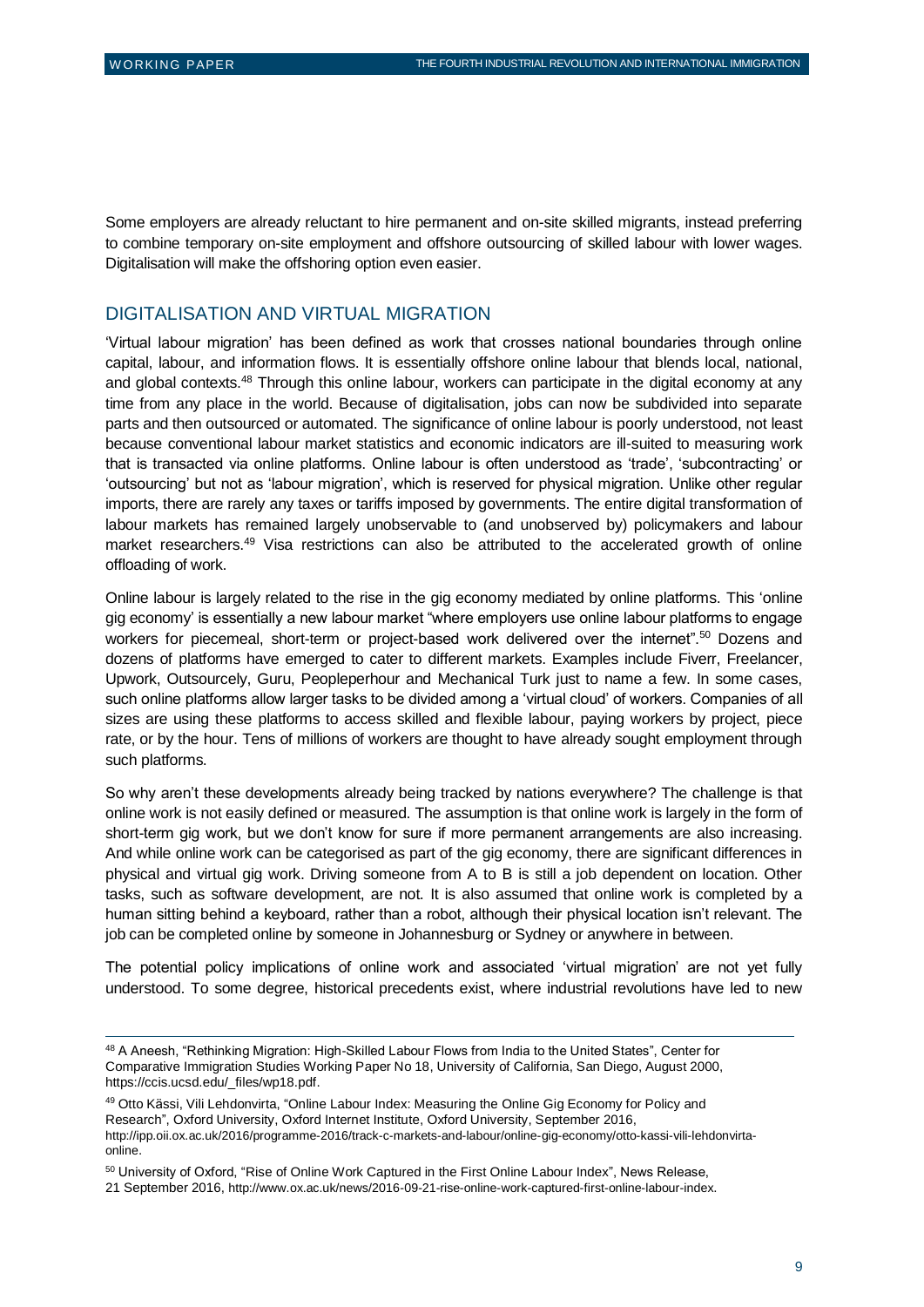modes (and locations) of specialisation.<sup>51</sup> However, while the implications of the 'de-location of tasks' to the virtual world has no precedent, it will be even easier for businesses to look abroad to cut costs.<sup>52</sup> In *Virtual Migration*, Aneesh conceptualises labour-like global flows of capital. He argues that economic migration can no longer be seen solely in terms of physical human movement but of virtual flows.<sup>53</sup>

Such virtual flows of online labour are small but growing rapidly. In an attempt to bridge the data gap, the Oxford Internet Institute has created the Online Labour Index (OLI), one of the first economic indicators for the online gig economy. The OLI found that from May to September 2016 the index grew by about 9 per cent, which represents an annual growth rate of 25 per cent.<sup>54</sup> The rate varies widely depending on the date range but it is still extremely rapid for a labour market. The biggest sources of online vacancies were 'in' the United States (51 per cent of the global total), followed by India at 6.5 per cent. United Kingdom at 6.5 per cent, Australia at 5.4 per cent, and Canada at 5.2 per cent.<sup>55</sup> In terms of countryspecific growth rates, the fastest growth was in the United Kingdom, where the volume of labour bought online increased by nearly 14 per cent. Over the same period, there was a 7.5 per cent rise elsewhere in Europe and 6 per cent in the United States. These are striking figures when contrasted with stagnant rates of growth in conventional labour markets in the same countries.<sup>56</sup> In terms of the jobs going online, the OLI showed that the most in-demand occupations were software development and technology, followed by creative and multimedia tasks. Occupations such as writing, sales, and professional services grew slightly. The online gig economy's growth over this period was driven by skilled rather than low-skilled or routine work.<sup>57</sup> And the origins of this work are for the most part 'developed' economies such as Australia.

The potential scale of online work is endless and daunting. However, caveats exist. First, as long as a human is the one completing the task, then the labour still occurs within a nation (unless they are on the high seas). The worker still lives and works within the context of their family, community, and society with all the associated conditions and constraints this imposes. The arrival of work from far away shores, even online work, inevitably leaves a mark. For example, the association with overseas companies and customers introduces new sociocultural aspects through exposure to other nation's holidays, culture, and languages.<sup>58</sup> At the same time, miscommunication and sociocultural differences remain a common problem plaguing online and distributed labour.<sup>59</sup> Not everything is conducive to being converted into piecemeal tasks online. While online work is growing in the gig economy, the growth of telecommuting by employees within companies hasn't grown to the same extent (as far as data can tell us). In theory, the ability to work online should have reduced the need for physical proximity between employees. Instead, the desire or need for face-to-face interaction seems to have slowed the uptake of telecommuting as an option by many workers and companies. In many contexts, virtual work remains a complement rather

<sup>57</sup> Ibid.

<sup>51</sup> Nübler, "New Technologies: A Jobless Future or Golden Age of Job Creation?".

<sup>52</sup> Interview with Matt Rockman, Co-founder of SEEK; Investor, Rockcorp, 24 April 2017.

<sup>53</sup> Aneesh, *Virtual Migration: The Programming of Globalization*.

<sup>54</sup> Rise of online work captured in the first Online Labour Index, Oxford Internet Institute, 21 September 2016, [https://www.oii.ox.ac.uk/news/releases/rise-of-online-work-captured-in-the-first-online-labour-index/.](https://www.oii.ox.ac.uk/news/releases/rise-of-online-work-captured-in-the-first-online-labour-index/)

<sup>55</sup> Sanna Ojanpera, "Mapping the Availability of Online Labour", Oxford Internet Institute, University of Oxford, 2016, <https://www.oii.ox.ac.uk/blog/mapping-the-availability-of-online-labour/> (accessed 3 May 2017).

<sup>56</sup> Viki Lehdonvirta, "Is the Online Gig Economy Growing?", Oxford Internet Institute, University of Oxford, 2016, <https://www.oii.ox.ac.uk/blog/is-the-online-gig-economy-growing/> (accessed 3 May 2017).

<sup>58</sup> Aneesh, *Virtual Migration: The Programming of Globalization*.

<sup>59</sup> Ibid.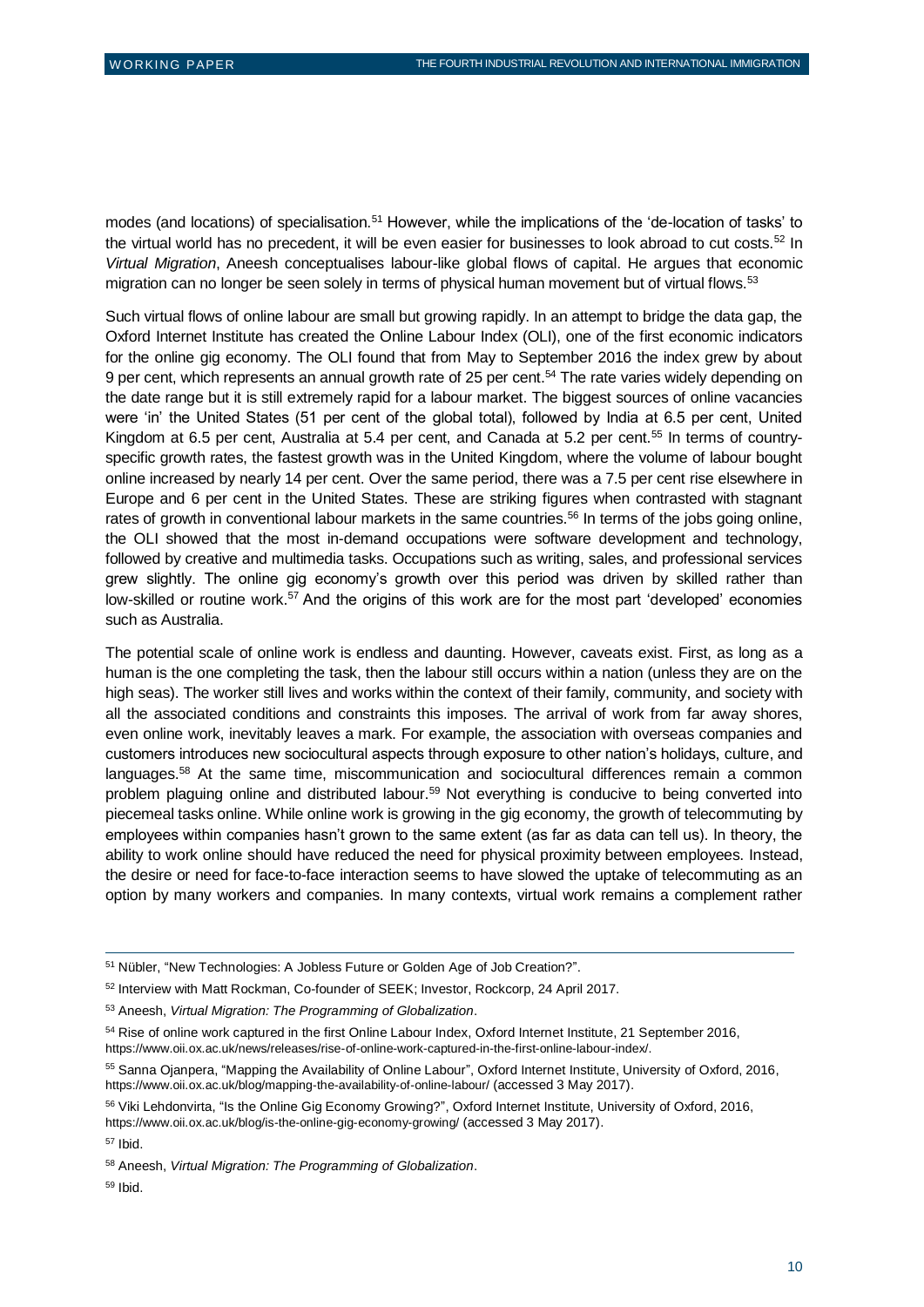than substitute for face-to-face interactions.<sup>60</sup> In spite of these counter-trends, it is clear that the growth of the online labour market, coupled with the de-location of work, is adding to the impact of digitalisation on the nature of work. It isn't just about automation, but also virtual migration.

#### THE FOURTH INDUSTRIAL REVOLUTION AND JOB SECURITY, COMPETITION, AND TAXATION

#### INEQUALITY, JOB SECURITY AND SOCIAL TENSIONS

Digitalisation is changing many aspects of work, job security, and wages. Younger generations are already experiencing greater temporary or part-time work, self-employment, or extended periods of unemployment. Many digital platforms have built their business models on the argument that they are not employers of workers — rather they are simply providing the technology to connect workers with those that need them. As a contractor, this means the worker will not have access to entitlements such as minimum wages, award benefits, superannuation, and parental or sick leave.

Virtual migration is difficult to govern. Online workers are remote from the institutional context of their employer (or service buyer). Virtual services are being delivered entirely online between individuals who will never meet. If located in another country, they can fall outside the local arrangements for taxation, leave and superannuation entitlements, and labour protection in the country where their services are being bought.<sup>61</sup>

Essentially, globalisation and virtual labour means that online workers are at the mercy of a market with little in the way of traditional labour protections. In his work for the European Trade Union Institute, Degryse concluded that "these [online] platforms and their crowdworkers represent a severe disruption to the organisation of national labour markets that have been in place in some cases for many decades with their regulations, their social dialogue, their social rights financed by their social contributions and their taxes".<sup>62</sup> Many online platforms do not class themselves as employers of those who are employed via their platforms. Nicholas Davies from the World Economic Forum notes that "we seem to have gone from minimum or lowering social protections to corporations pretending they are not employers at all".<sup>63</sup> The concern is that state-based controls and labour protections are not only increasingly disregarded, but increasingly irrelevant. What follows if state-based solutions are no longer sufficient? Who protects the rights of online workers in this new economy?

In an era of greater physical and virtual mobility, protecting workers' rights will require international cooperation.<sup>64</sup> One idea for repeat physical migration is to allocate rights that are additive, with accumulated pension and superannuation entitlements made portable (within a region or even globally) when a migrant moves to a new destination. Calls for the Australian Government to take a more proactive and fit-for-purpose approach to the welfare of gig workers are growing louder.<sup>65</sup> This includes suggestions for regulatory reform to prevent 'gig businesses' from avoiding traditional employment

<sup>60</sup> Kerr et al, "Global Talent Flows".

<sup>&</sup>lt;sup>61</sup> Degryse, "Digitalisation of the Economy and its Impact on Labour Markets".

 $62$  Ibid, 50.

<sup>63</sup> Interview with Nicholas Davis, Head of Society and Innovation, World Economic Forum, 13 April 2017.

<sup>64</sup> Stephen Castle, "Rethinking Australian Migration", *Australian Geographer* 47, Issue 4 (2016), 391–398.

<sup>&</sup>lt;sup>65</sup> Interview with Jan Owen, CEO, Foundation for Young Australians, 27 April 2017; Interview with Justin Baird, Managing Director of R&D, Technology & Innovation, Accenture Technology, Liquid Studio, 19 April 2017.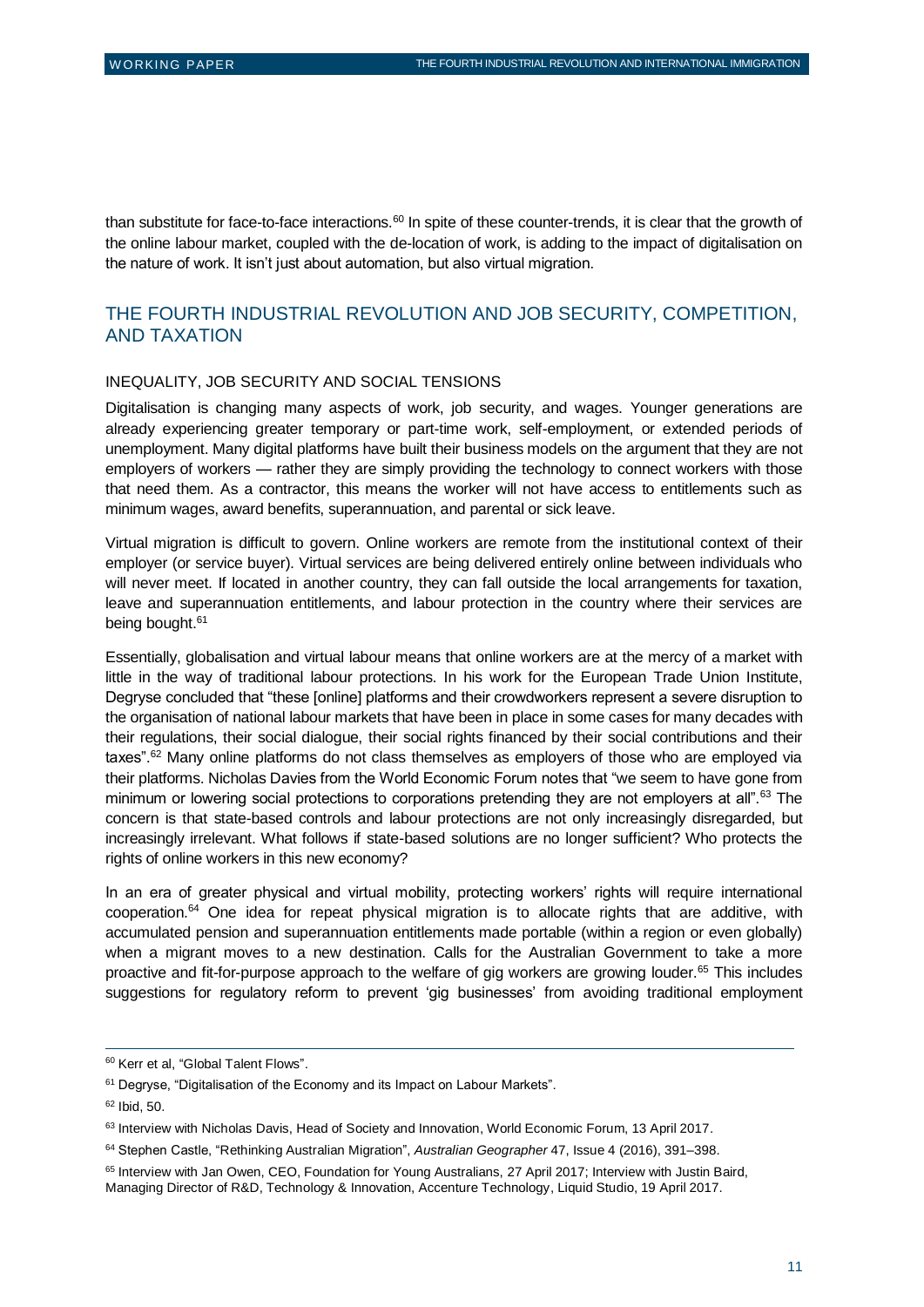standards (such as minimum wages).<sup>66</sup> How to provide protection for workers who are in the no-man's land of virtual labour is less clear. Greater responsibilities must be carried by businesses. Court cases against Uber could be a sign of things to come.<sup>67</sup> For example, in the United Kingdom in October 2016, two drivers won a landmark tribunal case against Uber, claiming the company acted unlawfully by denying them sick pay, a guaranteed minimum wage, holiday pay and breaks (in November 2017 Uber lost its appeal).<sup>68</sup> In April 2016, drivers in the California and Massachusetts filed a lawsuit against Uber claiming they had been wrongly classified as independent contractors. Uber offered a settlement of A\$82 million to the drivers but the court ruled the sum was inadequate.<sup>69</sup>

#### COMPETITION FOR SKILLED WORKERS

Even in an era of automation and digitalisation, human capital will continue to play a central role in economic growth. And in the knowledge economy, highly skilled workers are vital. Understanding how skilled workers behave towards international migration is important. Observed migration flows are the result of mixed objectives — with multinational firms and other employers pursuing talent, governments acting as gatekeepers, and individuals searching for their best options.<sup>70</sup> What is emerging is a clear pattern of increasing short-term and repeat (circular) migration.

Return migration is another phenomenon. Within the OECD, 20–50 per cent of immigrants leave within five years of arriving in a country. In some contexts, high-skilled immigrants are more likely to return home than low-skilled migrants. This usually occurs a relatively short time after arrival and is linked to economic conditions, difficulties in obtaining citizenship, and the ease of moving across borders.<sup>71</sup>

Highly skilled migrants can struggle with the migration experience if labour expectations (and industry standards and qualifications) are not transparent.<sup>72</sup>

Highly skilled migrants still seek developed country destinations. Two-thirds of high-skilled migrants are hosted in OECD countries, with the greatest concentrations found in the United States, United Kingdom, Canada, and Australia. The numbers of high-skilled migrants also often end up concentrated in particular professions based on sector-driven demand. For example, Western Australia has the highest percentage of foreign-born medical practitioners in the world. London, New York, Paris, and Milan remain magnets for finance and fashion workers.<sup>73</sup> It appears that, despite our increasingly virtualised world, talent clusters still occur due to the associated benefits of the cluster. This is because achieving a sufficient volume of similar businesses or services in one location can create sufficient scale to attract complementary specialised inputs and service providers. This in turn creates an industry cluster. This is a

<sup>68</sup> Rob Davies, "Uber Loses Appeal in UK Employment Rights Case", *The Guardian*, 11 November 2017, [https://www.theguardian.com/technology/2017/nov/10/uber-loses-appeal-employment-rights-workers.](https://www.theguardian.com/technology/2017/nov/10/uber-loses-appeal-employment-rights-workers)

<sup>69</sup> "Drivers Win Landmark Case against Uber", Sky News, 30 October 2016,

<http://www.skynews.com.au/tech/technews/2016/10/30/drivers-win-landmark-tribunal-case-against-uber.html>.

<sup>70</sup> Kerr et al, "Global Talent Flows".

 $\overline{a}$ 

72 Fidelma Breen, "Australian Immigration Policy in Practice: A Case Study of Skill Recognition and Qualification Transferability amongst Irish 457 Visa Holders", *Australian Geographer* 47, Issue 4 (2016), 491–509.

<sup>&</sup>lt;sup>66</sup> Jim Stanford, "New Research Symposium on Work in the 'Gig Economy'", The Australia Institute, 21 August 2017, [http://www.futurework.org.au/new\\_research\\_symposium\\_on\\_work\\_in\\_the\\_gig\\_economy.](http://www.futurework.org.au/new_research_symposium_on_work_in_the_gig_economy)

<sup>&</sup>lt;sup>67</sup> Interview with Jim Stanford, Economist and Director of the Centre for Future Work, The Australia Institute, 4 April 2017

 $71$  Ibid.

<sup>73</sup> Ibid.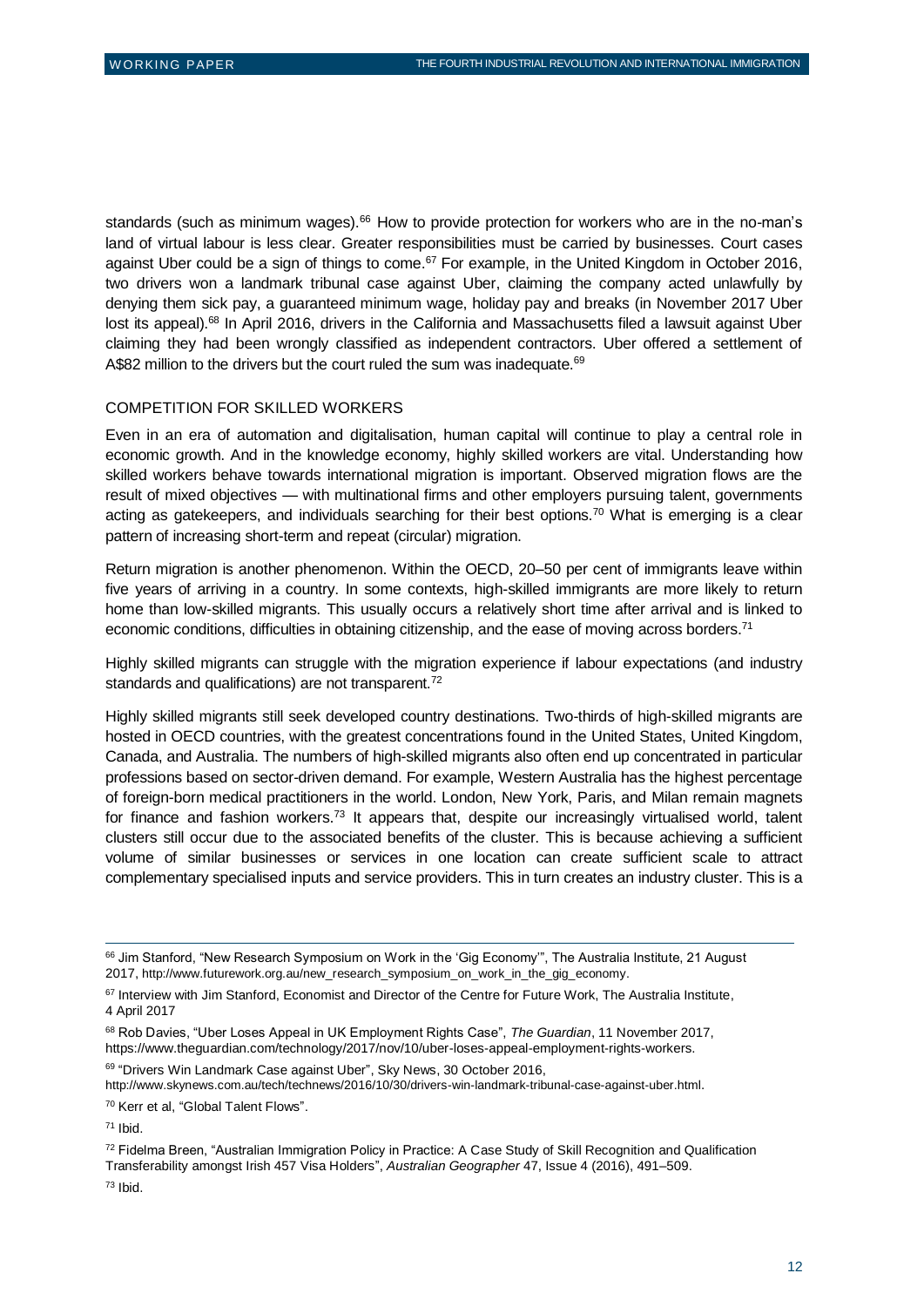job creation strategy that relies on place-based development strategies, often centred around university research centres, science parks, and other enablers of business growth.<sup>74</sup>

Accompanying the trend towards short-term and repeat migration described above is a shift in attitudes and social norms. Researchers believe that future highly skilled workers will not think of themselves as tied to a particular national identity. Instead they will "have mentalities and connections that are much more global in nature than those of their predecessors".<sup>75</sup> This view is consistent with a trend towards increasingly global human networks and the evolution of supply chains into global value chains, with goods now produced across many countries, rather than in a single assembly line. Global value chains have led to a blurring of the boundaries of international production networks. In turn, this has led to a redrawing of the international boundaries of knowledge. In this context, it is networks that define industrial competitiveness, rather than the boundaries of nations.<sup>76</sup>

The changing nature of supply and demand for skilled workers globally raises the question of how to ensure that the local workforce can compete. Ensuring that local workers have jobs is in large part about ensuring a strong economy and opportunities for job creation. Perhaps counterintuitively, this means that as a nation it is important to attract the best and brightest workers from across the world. The mobility of skilled migrant workers has been linked to increased productivity.<sup>77</sup> This is partly a result of matching talent to local market demand. Additionally, international labour mobility can positively strengthen linkages between domestic and international businesses.<sup>78</sup>

Skilled workers generate knowledge that can be used to create and implement innovations. Educated workers also have a better start for the acquisition of further skills.<sup>79</sup> Science, technology, engineering, and mathematics (STEM) are the foundation for skills-based industries. Since the 1980s, STEM jobs have grown more quickly than non-STEM jobs in all OECD countries.<sup>80</sup> At present STEM is associated with 75 per cent of the fastest-growing occupations, innovations, and wage premiums. $81$  The most STEM-intensive sector across the OECD is "health and social work".<sup>82</sup> As described above, health and care sectors are also at a much lower risk from automation and are likely to continue to require skilled migration.

There is also evidence to show that growth in skilled employment can create a virtuous cycle. For example, at a regional level, there is a positive correlation between the growth of STEM and non-STEM jobs at the firm level. This is because the growth of STEM and other high-paying jobs has a spillover

<sup>74</sup> Berriman and Hawksworth, "Will Robots Steal our Jobs? The Potential Impact of Automation on the UK and other Major Economies".

<sup>75</sup> Kerr et al, "Global Talent Flows", 102.

<sup>76</sup> Richard Baldwin, *The Great Convergence: Information Technology and the New Globalization* (Cambridge, Massachusetts: The Belknap Press of Harvard University, 2016).

<sup>77</sup> Kerr et al, "Global Talent Flows".

<sup>78</sup> Chris F Wright et al, *Economic Migration and Australia in the 21st Century*, Lowy Institute Analysis (Sydney: Lowy Institute for International Policy, 2016), [https://www.lowyinstitute.org/publications/economic-migration-and-australia-21st](https://www.lowyinstitute.org/publications/economic-migration-and-australia-21st-century)[century](https://www.lowyinstitute.org/publications/economic-migration-and-australia-21st-century).

<sup>79</sup> Goos, Konings and Rademakers, "Future of Work in the Digital Age: Evidence from OECD Countries". <sup>80</sup> Ibid.

<sup>81</sup> Australian Bureau of Statistics, *Labour Force, Australia, Detailed*, ABS Cat No 6291.0.55.001, October 2015; PricewaterhouseCoopers, "A Smart Move: Future-proofing Australia's Workforce by Growing Skills in Science, Technology, Engineering and Maths (STEM)", April 2015, [https://www.pwc.com.au/pdf/a-smart-move-pwc-stem-report](https://www.pwc.com.au/pdf/a-smart-move-pwc-stem-report-april-2015.pdf)[april-2015.pdf](https://www.pwc.com.au/pdf/a-smart-move-pwc-stem-report-april-2015.pdf).

<sup>82</sup> Goos, Konings and Rademakers, "Future of Work in the Digital Age: Evidence from OECD Countries".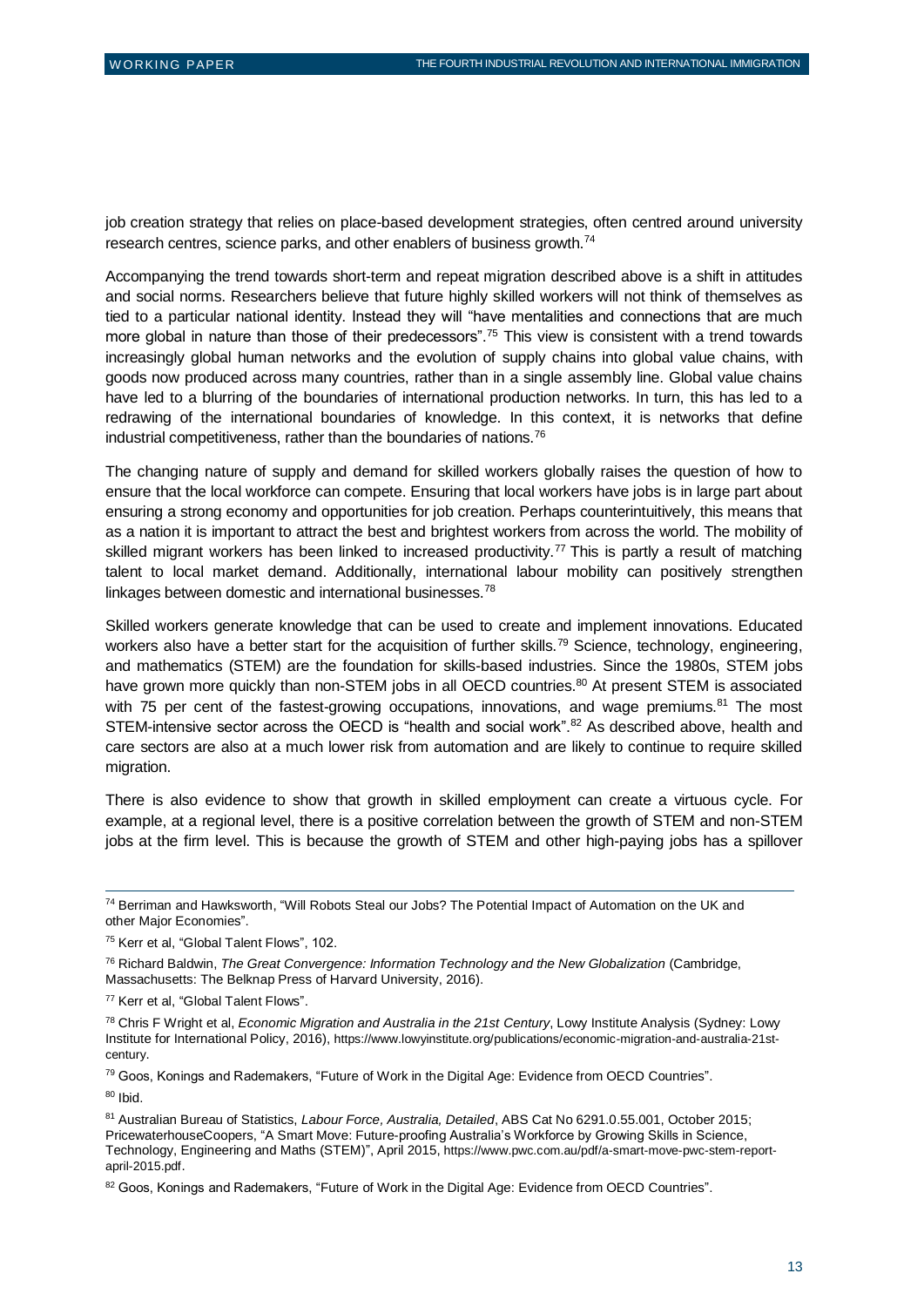effect, whereby the income earned is spent locally on services related to non-STEM occupations.<sup>83</sup> There is evidence for a local 'high-tech' job multiplier, at least for cities in the United States and Sweden, where for every created tradable job, at least 1.5 non-tradable jobs are created within the same city.<sup>84</sup> The estimated local multiplier is even higher for specific sectors such as "machinery and computing equipment" and "electrical machinery and professional equipment". This is contrary to arguments that investing in STEM only creates employment at the 'top' while destroying jobs at the 'bottom'.<sup>85</sup> While it isn't clear if anything creates more employment in the 'middle', it does show a current means for creating local and regional economies that are more resilient to negative shocks. Whether the growth in STEM jobs continues in the face of automation is another question. This is because many science and maths tasks could be described as 'routine pattern recognition' and therefore at risk.

Putting aside the debate about whether STEM jobs are safe from automation, it is worth comparing how Australia fares in the STEM stakes globally. Statistics show that we are lagging behind. While STEM occupations are on the rise, Australian student numbers are not. Today, 11 per cent fewer Year 12 students study maths than in 1992. Since 2001, there has also been a 35 per cent drop in enrolment in information technology subjects at universities. $86$  In terms of the digital economy, Australia isn't top of the class either. It falls outside the top 10 for both the export of ICT goods and ICT services.<sup>87</sup> When it comes to online shopping, businesses are more on trend. Australia ranks second only to New Zealand in terms of the number of enterprises engaged in sales via e-commerce.<sup>88</sup>

Increasing digital skills and on-the-job training is highly important. It does not mean that our students should spend more time with computers. In fact, it is the opposite: students who use computers extensively in school scored much worse in PISA (Programme for International Student Assessment).<sup>89</sup> It is more important to reduce knowledge gaps in traditional fields such as writing, mathematics, and science. It is not a matter of spending more public money but how that money is spent. Work experience with specialised courses can be effective and time-efficient to restock new skills needed in the labour market.

To ensure greater local competitiveness, the US National Intelligence Council recommends the provision of continuous workforce education, facilitation of a mobile and secure workforce, and the preservation of leadership in the development of emerging technologies and intellectual property across multiple disciplines.<sup>90</sup> Such strategies can enhance the "resilience of states to potentially disruptive advances in technology" such as automation, artificial intelligence, and biotechnologies. As recommended below, a migration program that is responsive to changing conditions in the local labour market as well as internationally will also be an important component of Australia's strategy.

<sup>83</sup> Ibid.

<sup>84</sup> Ibid.

 $85$  Ibid.

<sup>86</sup> Hajkowicz et al, *Tomorrow's Digitally Enabled Workforce: Megatrends and Scenarios for Jobs and Employment in Australia over the Coming Twenty Years*.

<sup>87</sup> OECD, *OECD Digital Economy Outlook* (Paris: OECD Publishing, 2015), [http://www.oecd.org/internet/oecd-digital](http://www.oecd.org/internet/oecd-digital-economy-outlook-2015-9789264232440-en.htm)[economy-outlook-2015-9789264232440-en.htm](http://www.oecd.org/internet/oecd-digital-economy-outlook-2015-9789264232440-en.htm).

<sup>88</sup> OECD, *OECD Science, Technology and Industry Scoreboard 2015: Innovation for Growth and Society* (Paris: OECD Publishing, 2015), <http://www.oecd.org/science/oecd-science-technology-and-industry-scoreboard-20725345.htm>.

<sup>89</sup> Mårten Blix, *Digitalization, Immigration and the Welfare State* (Cheltenham, UK; Northampton, MA, US: Edward Elgar Publishing, 2017); OECD, *Students, Computers and Learning: Making the Connection, PISA* (Paris: OECD Publishing, 2015), <http://www.oecd.org/publications/students-computers-and-learning-9789264239555-en.htm>.

<sup>90</sup> National Intelligence Council, *Global Trends: Paradox of Progress*.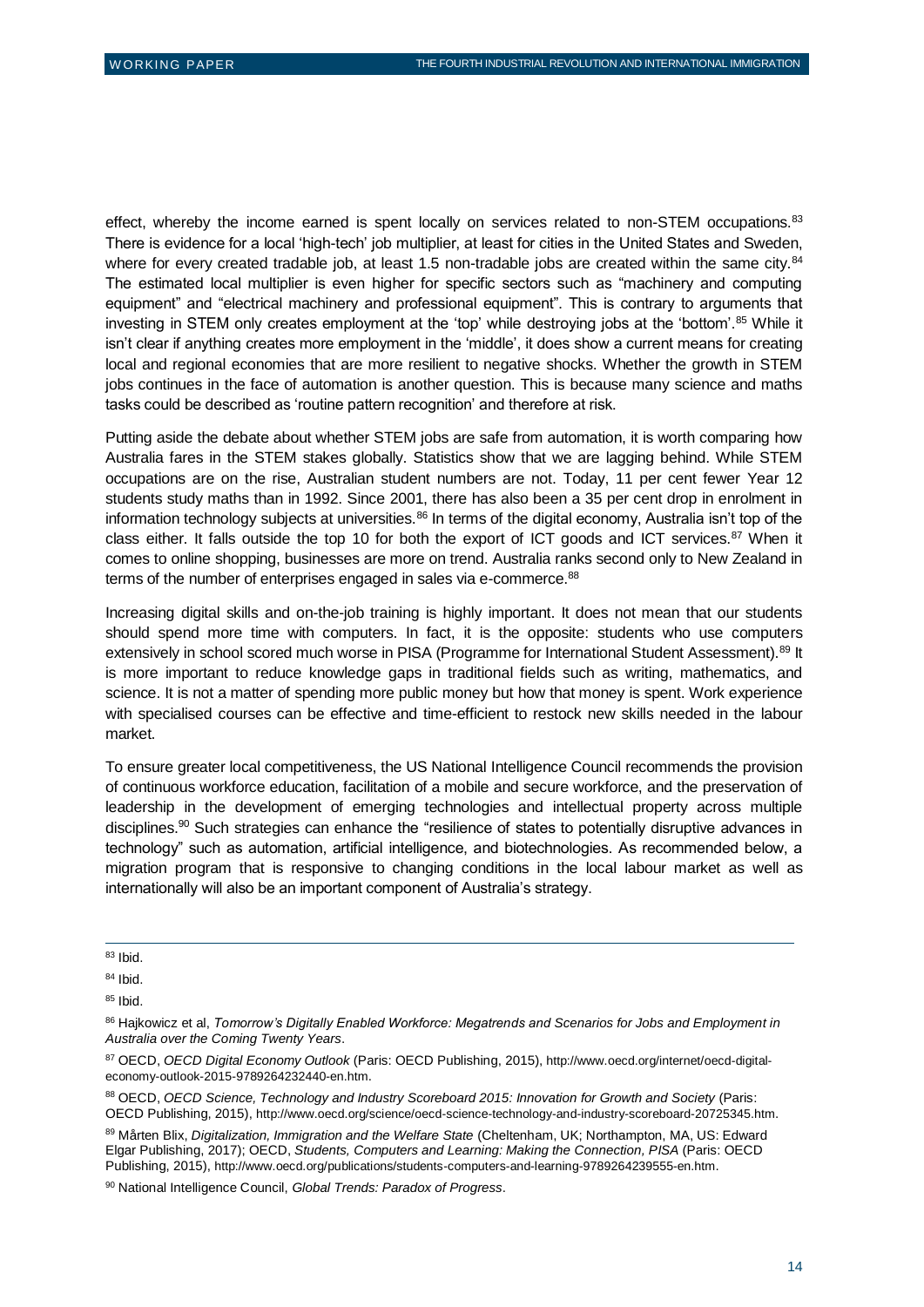#### TAXATION

The changing nature of work has serious implications for government. Both labour and migration have been traditionally conceived as centred around the physical person and the notion of sovereignty and national boundaries. Virtual flows of labour show this is no longer the case. An area where this has clear ramifications is in taxation. Taxation systems are built around income tax. However, when it comes to online work, current rules do not apply. This is because existing tax law was developed primarily in a world of physical goods and in-person services. Even accounting for the location of a virtual worker or business isn't straight forward. Is the location defined as the place where the online platform's server is found, or is it based on the IP address of the online worker? What happens when an IP address has been rerouted or hidden? When online labour is being 'bought' by Australian businesses, are they simply purchasing a service? If so, such transactions will not show up in labour statistics or as income earnt by a worker in Australia. Is there a need to reconsider how-service-based transactions are classified?

A secondary issue is how automation will affect taxation. With automation increasingly substituting human labour, there may be fewer workers and lower wages. This is bad news for personal-incomebased tax revenues.<sup>91</sup> In Australia, the majority of its taxation revenue (62.3 per cent in 2010) was from direct taxation that is levied on income. This includes wages, salaries, payrolls and profits.<sup>92</sup> In a world of automation, should there be a way to account for income that has been generated by both humans and machines? How will this be allocated fairly? The digitalisation of work raises questions far beyond taxation.<sup>93</sup> What would it mean for government if we thought of labour, taxation, competition and immigration policy along the lines of global (denationalised) value chains rather than national borders? How could immigration policy be better tailored to skilled workers who have become 'transnational'? Whether it is workers' rights, taxation or other areas of complexity, clearly thoughtful consideration and international cooperation is required.

#### RECOMMENDATIONS

The world is changing due to the impact of the fourth industrial revolution and Australia needs to adapt with it. There are a number of areas in which policymakers could think about and act on the future of work differently.

#### ALTERNATIVE MODELS OF EMPLOYMENT AND MOBILITY

A key consideration from a labour and migration perspective is the trend towards increased mobility both virtual and physical. More could be done to reap the gains of an increasingly mobile world. Given the transnational nature of the issue, international coordination is required. This could be in the form of visa agreements, skills partnerships, and the protection of migrants' rights among others.<sup>94</sup>

In terms of domestic considerations, the challenge is matching policy structures with the new reality of work. As global work culture changes, long-term engagements are being replaced by temporary work opportunities, where specialised but adaptable skills can be put into action anywhere in the world.<sup>95</sup> If

<sup>91</sup> Ibid.

<sup>92</sup> Australian Taxation Office, "Pocket Guide to the Australian Taxation System 2012-13", 2013, 2.

<sup>93</sup> Ernst & Young, "Tax Issues in the New Digital Environment: Media and Entertainment", 2013, [http://www.ey.com/Publication/vwLUAssets/Tax\\_issues\\_in\\_the\\_new\\_digital\\_environment/\\$FILE/Tax\\_issues\\_in\\_the\\_new\\_](http://www.ey.com/Publication/vwLUAssets/Tax_issues_in_the_new_digital_environment/$FILE/Tax_issues_in_the_new_digital_environment_YY2877.pdf) [digital\\_environment\\_YY2877.pdf](http://www.ey.com/Publication/vwLUAssets/Tax_issues_in_the_new_digital_environment/$FILE/Tax_issues_in_the_new_digital_environment_YY2877.pdf).

<sup>94</sup> OECD, *Perspectives on Global Development 2017: International Migration in Shifting World*.

<sup>95</sup> Ibid.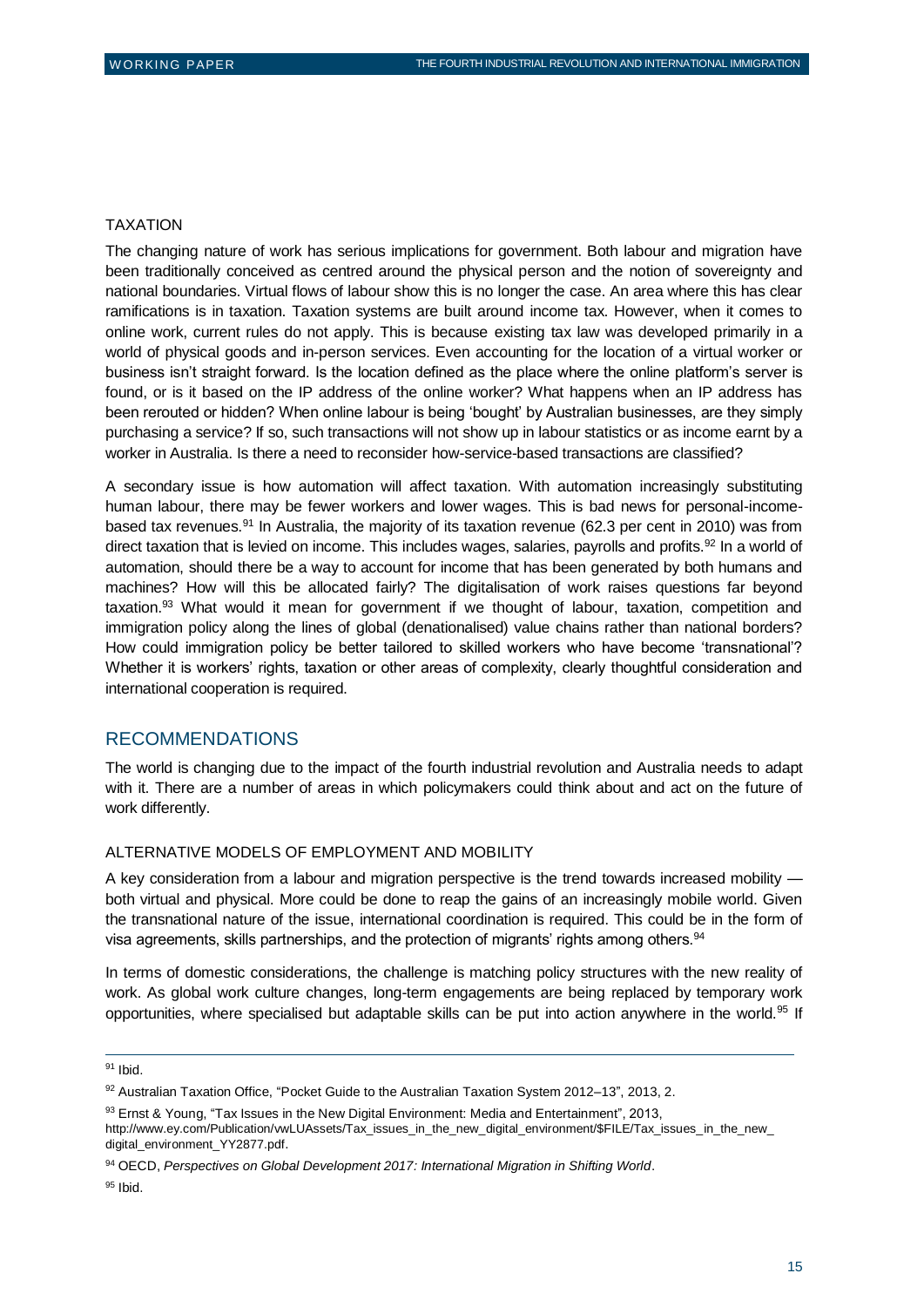work placements are shorter and more frequent, then the process to gain a visa shouldn't take longer than the stay itself. If future workers are going to be self-employed, and/or holding a portfolio of jobs, then having a visa that is tied to a single employer, or cumbersome to transfer as employment conditions change, also creates an unwelcome barrier to labour mobility.

Self-employed entrepreneurs are a key part of the digital economy. In a world where start-ups and entrepreneurialism are increasingly important, the red tape required to hire a skilled worker from overseas is often too great a barrier for small businesses. Research shows that large organisations are three and a half times more likely to employ skilled migrants as small organisations. They are also more likely to employ skilled migrants compared to not-for-profit or regional organisations. Regional organisations are less likely to employ skilled migrants but are more likely to sponsor for permanent residency.<sup>96</sup> Region-linked immigration is already a major element of Australian policy but it isn't strongly linked to an immigrant's mobility motivations or the realities facing small-to-medium enterprises in regional areas. If the highly skilled can pick and choose which country they go to, the lure of eventual Australian citizenship and identity may no longer be enough.

#### NEW THINKING ABOUT SKILLED MIGRATION

This question of how to attract highly skilled workers to come to Australia to work in cutting-edge industries is an important one. In the future, Australia may struggle in the global competition for skills, particularly if employers and policymakers emphasise high salaries alone. Highly skilled migrants may prefer to go to countries such as South Korea and Singapore, which can offer even higher rates of pay. Knowledge-based industries in Australia may experience shortages of innovative personnel as a result. There are many long-standing assumptions about migration in Australia that may not prove true in the new reality of work, especially if workers envisage their future as one of more flexible modes of migration and mobility. Table 2 contrasts long-standing assumptions about migration with emerging realities.

| Long-standing assumptions about migration          | <b>Emerging new reality</b>                                 |
|----------------------------------------------------|-------------------------------------------------------------|
| Controllable national borders                      | More porous national borders                                |
| Ready domestic availability of skills and labour   | Growing global competition for skills and labour            |
| One-way migration (towards citizenship)            | Multidirectional and circular migration                     |
| Migrants adopt Australian (multicultural) identity | Diverse forms of identity, including transnational identity |

#### Table 2: Old assumptions versus a new reality for migration

Source: Stephen Castle, "Rethinking Australian Migration", Australian Geographer 47, Issue 4 (2016), 393.

Many existing policies have been developed in response to past and current contexts. They are specific to the conditions of a time and place. If we accept that the nature of migration is evolving, then it follows that the policy response may also need to evolve.

#### E-GOVERNANCE AND DATA-SHARING

 $\overline{a}$ 

Digital technology can be an effective tool in governance. Governments can use innovative technology to modernise executive organisations and functions. They can expand e-governance systems by ensuring transparency and accountability and strengthening relations with their citizens. At the same time, digitalisation can allow governments to share a wide range of data with other countries, raising concerns

<sup>96</sup> Roslyn Cameron and Jennifer Harrison, "The Use of Temporary Skilled Migration in Australian Organisations', *International Journal of Organizational Analysis* 21, No 2 (2013), 104–123.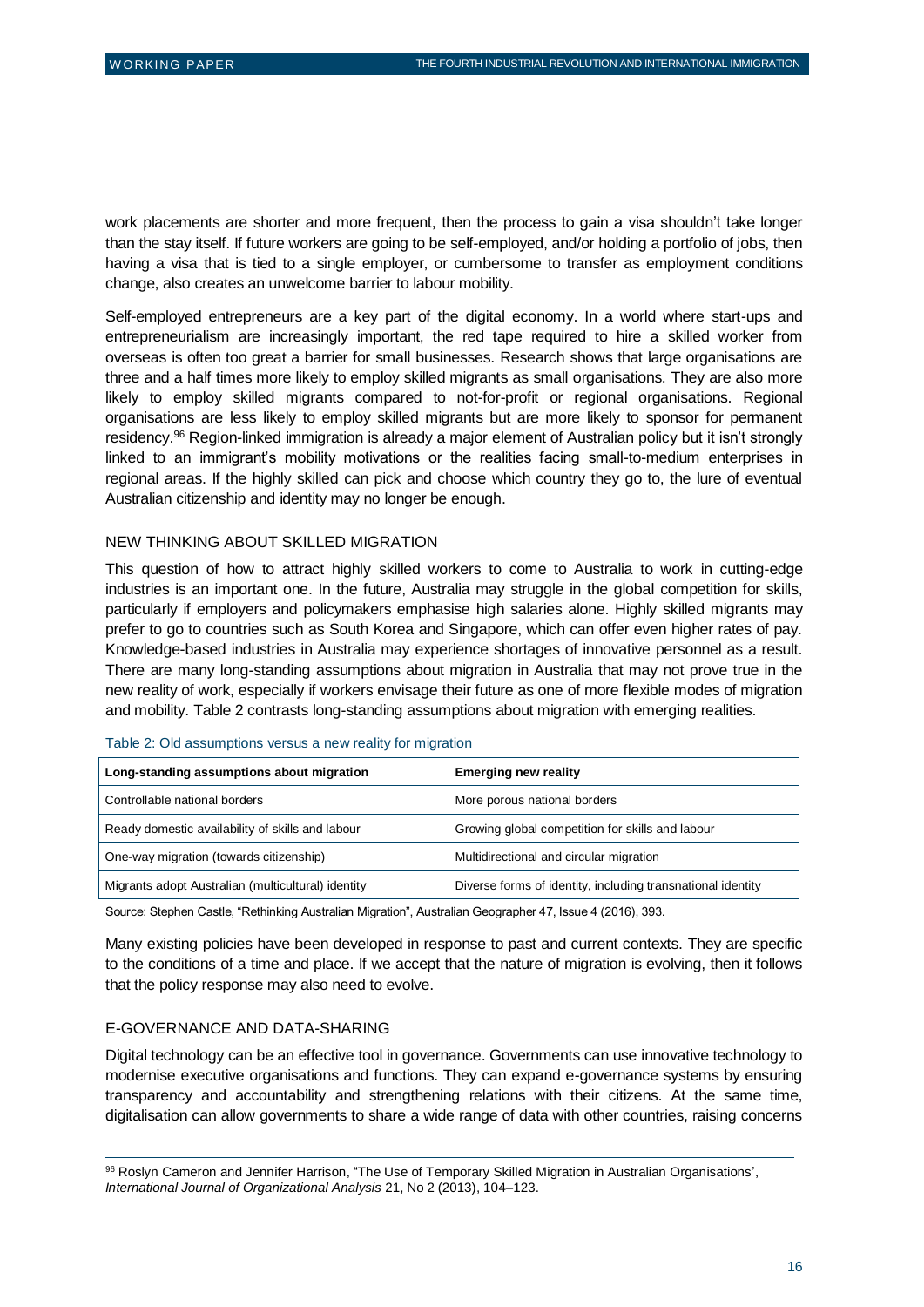about surveillance over personal information. Governments can have more means to detect and collect taxes that were previously hidden in anonymous accounts in offshore locations, for example.

Australia is a leader in e-governance already, including through the provision of public services online and its open data initiatives — both which help to make government more inclusive and transparent. However, overall performance in the digital sphere is mixed. This is particularly true when it comes to data. Data is a crucial asset. Combining and making datasets available is important, but so too is innovating in what and how data is collected.<sup>97</sup> Evidence on skills gaps, who is employed by whom, and where value is being generated are crucial to inform effective labour and skilled migration policy.<sup>98</sup> However, finding the evidence isn't just a matter of looking in all the usual places. The 'new economy' remains largely undetected in statistics. The economic and labour market effects of digital technology may behave very differently than historical precedents and yet we can only speculate if this is the case.<sup>99</sup> It is the unique nature of digital goods that make them so hard to track. There is, as yet, no true measure of the value of the 'internet' and tech-enabled services.<sup>100</sup> There is also insufficient data to know whether an increasingly skilled and targeted migration program would contribute to greater innovation in Australia. It is highly likely but the evidence is lacking.<sup>101</sup>

Data on the impact of automation on labour markets is also lacking. It may never be clear exactly which jobs will be replaced and when. For example, we can hypothesise that humans may have a great comparative advantage over robots in other forms of intelligence such as emotional, creative, relational, and design intelligence. The question is who will be monitoring for and keeping track of these trends? Are we thinking big enough in terms of what data we collect in an age of robotics?

Additionally, governments rely heavily on signals from employers to inform them what skills are in demand. The risk is that programs informed by traditional employer intelligence may be missing trends in alternative modes of work. The signals of supply and demand in the new world of work will not only come from 'traditional' business interests.

#### A WHOLE-OF-GOVERNMENT APPROACH ENGAGING WITH BUSINESSES AND CIVIL SOCIETY

The conversation about skilled migration in the era of digitalisation and automation shouldn't be conducted in isolation from other dialogues around economic and social transformation. For example, we know that the knowledge economy has yet to reach beyond the city edge. In order to facilitate digital start-ups and innovation in other parts of the country, the latest digital infrastructure needs to extend beyond the major urban centres.<sup>102</sup> Shouldn't better rural and regional digital infrastructure be part of any conversation about regional migration? Given Australia's current ranking of 50 globally in terms of fixed line internet speed<sup>103</sup> and the high productivity costs of unreliable internet, there is a lot of work still to be done in this context. Likewise, conversations about national tax reform are important, but they also need to be framed by the implications of virtual migration. This isn't just about those working outside Australia for Australian companies. How could Australian gig workers win more work online? From a business

<sup>100</sup> Ibid.

<sup>97</sup> Australian Government, "The Digital Economy: Opening Up the Conversation", September 2017,

<https://www.industry.gov.au/innovation/Digital-Economy/Documents/Digital-Economy-Strategy-Consultation-Paper.pdf>.

<sup>98</sup> OECD, *Perspectives on Global Development 2017: International Migration in Shifting World*.

<sup>99</sup> Degryse, "Digitalisation of the Economy and its Impact on Labour Markets".

<sup>101</sup> Wright et al, *Economic Migration and Australia in the 21st Century*.

<sup>&</sup>lt;sup>102</sup> Berriman and Hawksworth, "Will Robots Steal our Jobs? The Potential Impact of Automation on the UK and other Major Economies".

<sup>103</sup> Akamai's State of the Internet Q1 2017 Report, <https://content.akamai.com/gl-en-pg9135-q1-soti-connectivity.html>.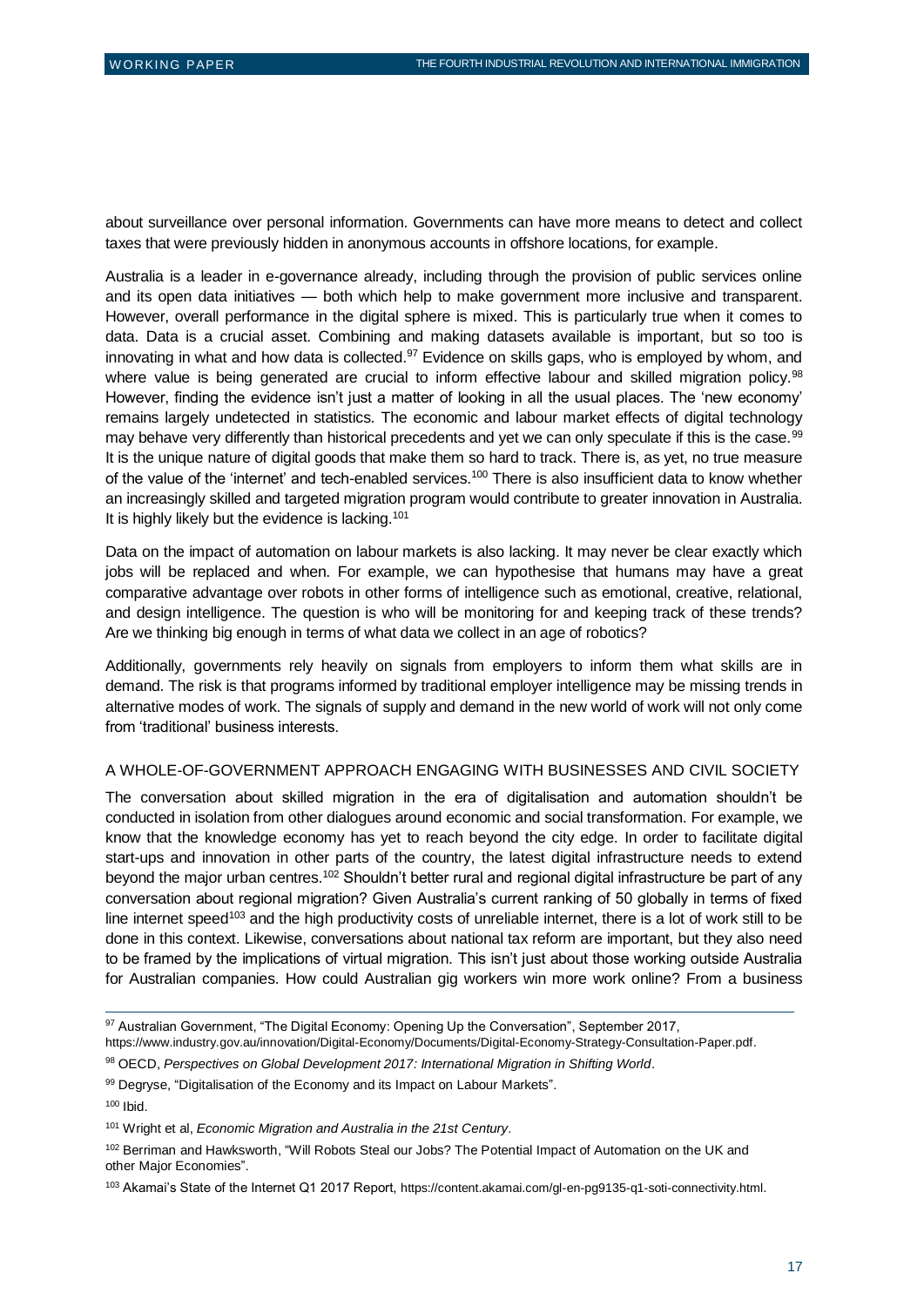perspective, Australia is already perceived as a high-cost, highly inflexible, and heavily regulated country.<sup>104</sup> What would it take to ensure Australians were competitive in the digital economy while working from their lounge rooms? And what are the implications for both competition policy if the playing field is international not national?

Complex challenges require a whole-of-government approach because no single government department has all the pieces of the puzzle. Such an approach is not easily achieved. Like all large hierarchical organisations, government functions tend to run most smoothly when confined within a single department. This makes sense given that existing structures mean that information flows most efficiently within departmental silos rather than across departments. Changing what works would require changing mindsets as much as structures or policies.<sup>105</sup>

#### A PORTFOLIO APPROACH TO POLICY DEVELOPMENT

While various efforts are underway to better forecast and anticipate the needs of the future workforce, it is unlikely that every outcome can be predicted. As stated above, the velocity, scope, and systems impact of the fourth industrial revolution has no historical precedent. When compared with previous industrial revolutions, the fourth is evolving at an exponential rather than a linear pace. This makes future predictions based on past trends problematic.<sup>106</sup> Given the speed of change and the potential for significant social as well as economic disruptions, the ability to adapt will be key. A migration program that is responsive to changing conditions in the local labour market as well as internationally will be an important component of Australia's strategy.

#### DIALOGUES BASED ON OPPORTUNITIES RATHER THAN FEAR

In coming years, as the impact of automation and virtual migration is more apparent, and the nature of work shifts, government will be called upon to assist businesses, workers, and communities transition to new industries, new markets, and new jobs. There will be tension as decision-makers seek to balance the needs of the many and ensure the best possible outcome for all levels of society. A key ingredient will be the degree of trust or mandate from the general public. Fear and uncertainty can get in the way of a more reasoned conversation about trade-offs. And perception can triumph over reality. For example, in the past, attitudes to immigration have been closely correlated to the unemployment rate, even though there has been no significant (statistical) association between Australia's large-scale immigration program and rates of unemployment.<sup>107</sup>

Within complex systems, anxiety can act like an allergic reaction to change. Growing inequality can be a cause for social tension, conflicts, and even violent extremism. Feedback within the system can turn into widespread resistance and lead to unpredictable outcomes. One antidote is dialogue based on possibility rather than fear. We can't dismiss that significant economic disruptions are being created through technology, fuelling tensions within society.<sup>108</sup> However, it is important to acknowledge that technology

<sup>104</sup> Interview with Stephen Walters, Chief Economist, Australian Institute of Company Directors, 18 April 2017.

<sup>105</sup> Fiona McKenzie, "Complex Adaptive Systems: Implications for Leaders, Organisations, Governments and Citizens", Australian Futures Project, Policy Brief 1, May 2014, [http://www.fionamckenzie.com.au/wp](http://www.fionamckenzie.com.au/wp-content/uploads/2013/09/AFP-PB1-Complex-Adaptive-Systems-140615.pdf)[content/uploads/2013/09/AFP-PB1-Complex-Adaptive-Systems-140615.pdf](http://www.fionamckenzie.com.au/wp-content/uploads/2013/09/AFP-PB1-Complex-Adaptive-Systems-140615.pdf).

<sup>106</sup> Schwab, "The Fourth Industrial Revolution: What it Means, How to Respond".

<sup>&</sup>lt;sup>107</sup> Kate Golebiowska, Amani Elnasri and Glenn Withers, "Responding to Negative Public Attitudes towards Immigration through Analysis and Policy: Regional and Unemployment Dimensions", *Australian Geographer* 47, Issue 4 (2016), 435–453.

<sup>108</sup> National Intelligence Council, *Global Trends: Paradox of Progress*.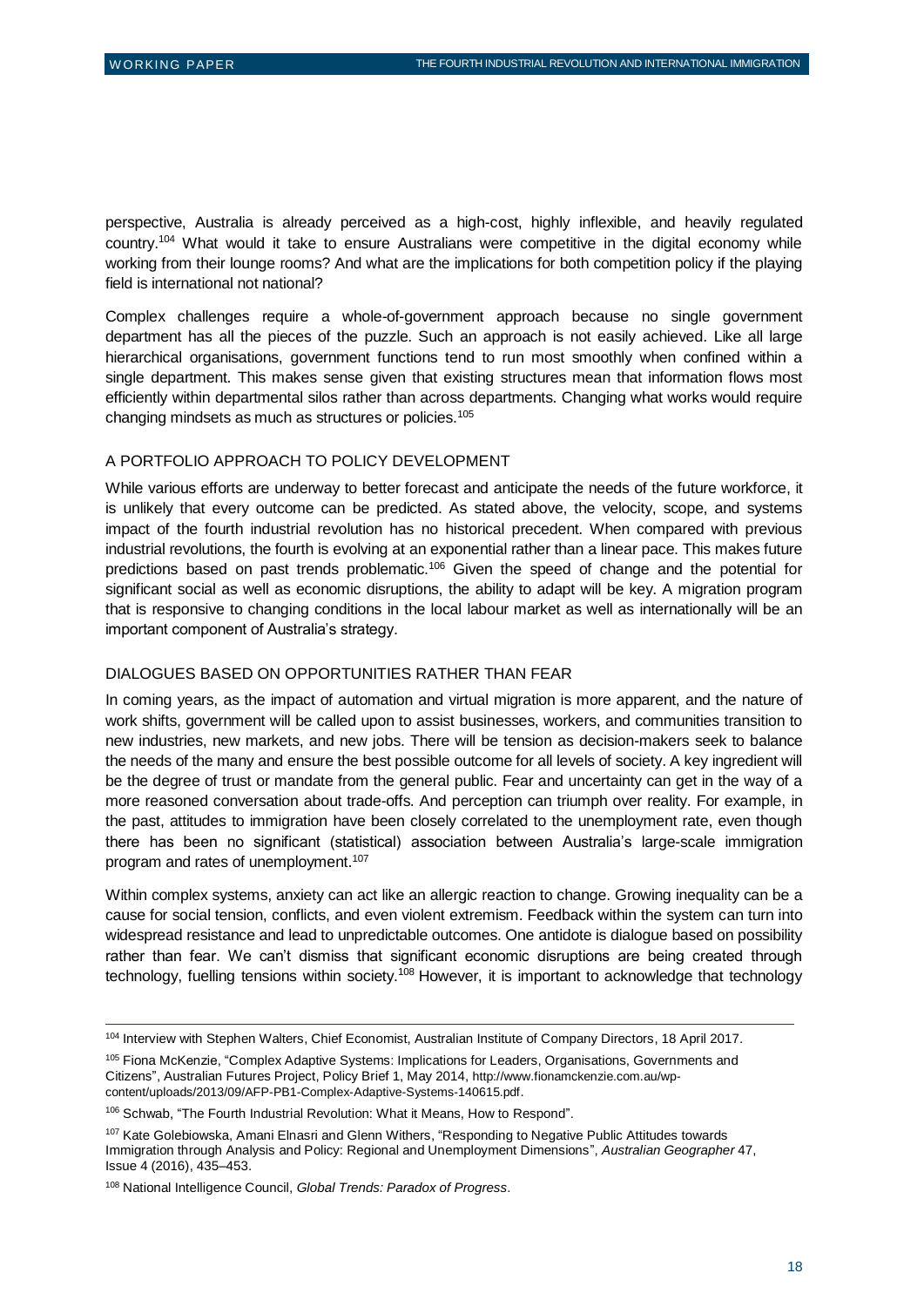isn't in the driver's seat. Technology isn't neutral or magical. It is as much the result of conscious and unconscious social, economic, and political choices as it is a result of technological developments. There needs to be greater dialogue about the path we want to take and the future that we want to create. Questions around ethics, compliance, privacy and surveillance should all be put on the table. What are the principles we agree to? What do we want to let go of and what do we want to safeguard? How can we protect the best of human society while making room for the new?

#### **CONCLUSION**

While there are mixed views on the degree to which the fourth industrial revolution will truly transform our lives, significant change is coming. Technology, globalisation, and digitalisation are having a tremendous impact on employment and migration globally. There will be shifts in everything from the tasks that we undertake in our work through to the organisation of firms and the wider economy. Virtual mobility and the online labour market in particular defies traditional borders and approaches. There are serious implications for everything from taxation through to migration and labour policy. Disruptions will unfold over decades rather than months but the seeds of the future are already here. We have choices to make. There needs to be a deeper discussion of the path we are forging as a nation in a globalised world, and the future that we want to create. Assumptions about tomorrow's workplaces are still being framed in terms of today's patterns of employment and economic migration. It is time to look ahead. There is no right answer but many possible solutions that should be considered in a portfolio approach to policymaking. Action, evaluation, reflection, and adaptation are key ways for government to approach complex policy challenges and their associated uncertainties. Ongoing learning isn't just for workers. We will all have to adapt as the future unfolds.

#### ACKNOWLEDGEMENTS

The author would like to thank experts for giving their time to take part in an interview on the future of work. They include Justin Baird (Managing Director of R&D, Technology & Innovation, Accenture Technology, Liquid Studio), Nicholas Davis (Head of Society and Innovation, World Economic Forum), Samantha Fernando (Head of Organisational Development, Asia Pac Talent Pillar Lead at PwC), Sangheon Lee (Senior Research Officer, International Labour Organisation), John Lydon (Managing Partner, Australia and New Zealand, McKinsey & Company), Jan Owen AM (CEO, Foundation for Young Australians), Matt Rockman (Co-founder of SEEK), Jim Stanford (Economist and Director of the Centre for Future Work, The Australia Institute), Stephen Walters (Chief Economist, Australian Institute of Company Directors). The author also acknowledges the guidance of Jiyoung Song, former Director of the Migration and Border Policy Project, Lowy Institute for International Policy.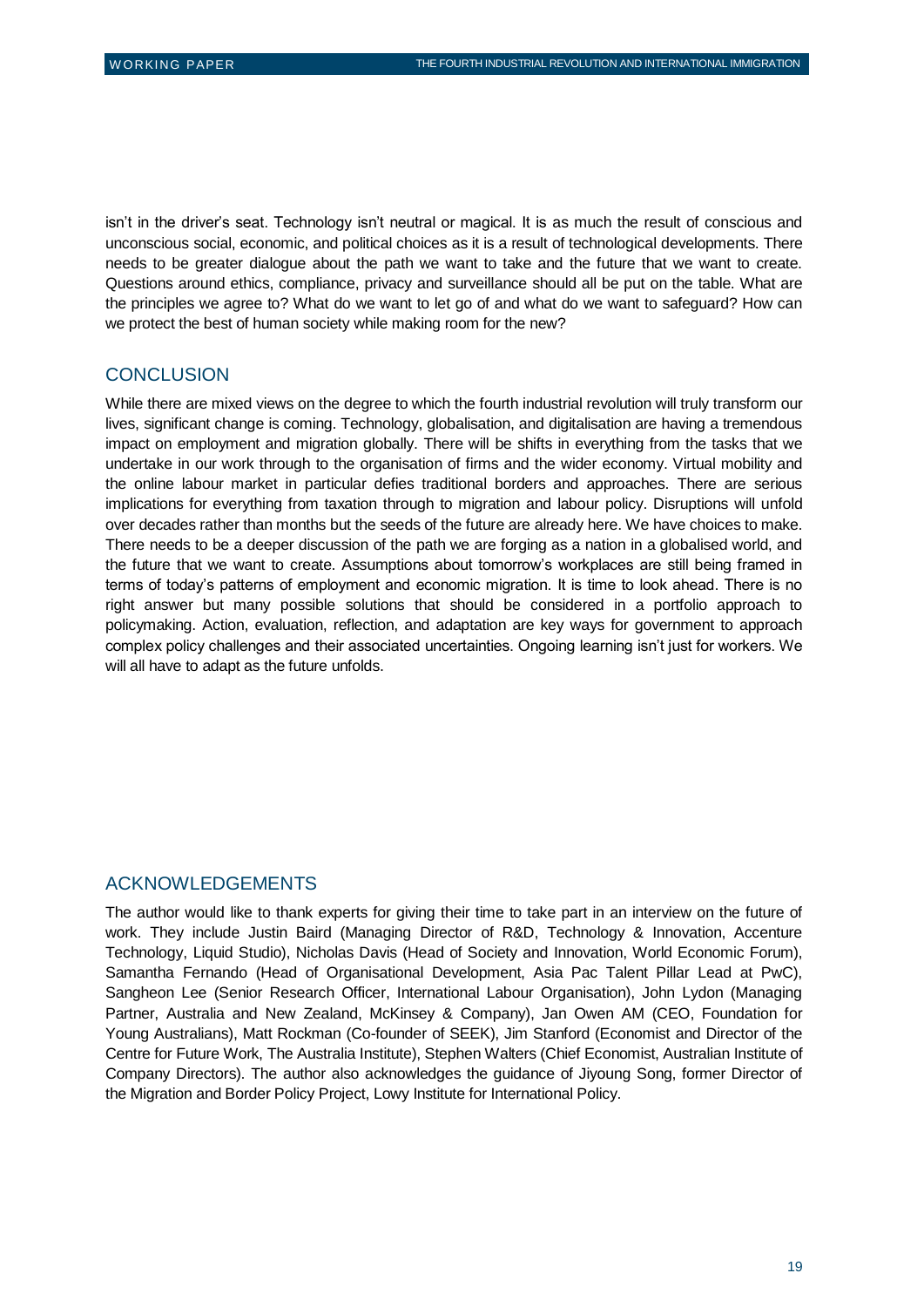# ABOUT THE AUTHOR

#### FIONA MCKENZIE

Dr Fiona McKenzie is a Co-Founder and the Director of Strategy for the Australian Futures Project. The objective of the Australian Futures Project is to create a flourishing future for all Australians. Multi-sector, non-profit, and non-partisan, the Project stimulates and supports leaders, experts, and the community to identify, test, and build initiatives to improve how Australia creates its future. A human geographer, Fiona is also an Honorary Associate in the School of Humanities and Social Sciences at La Trobe University.



*Fiona McKenzie*